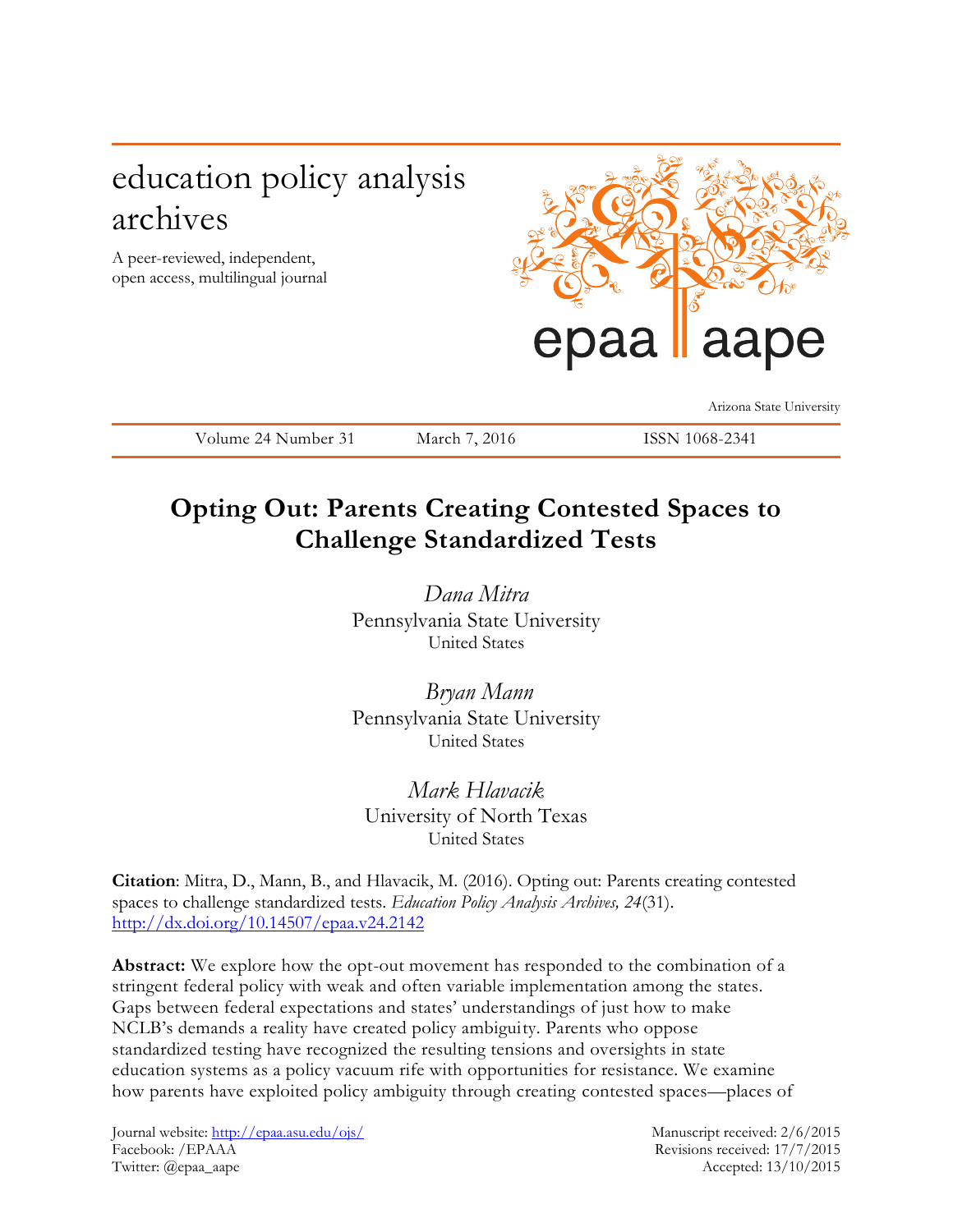agency in stringent policy environments in which grassroots can question policy authority and take action. We conclude by considering whether these contested spaces are sustainable and whether the policy outcomes generated in contested spaces are reasonably equitable.

**Keywords**: parent participation; accountability; state policy; ambiguity (context); policy analysis; standardized tests

## **Optando por salirse: Padres creando espacios de disputa para desafiar las pruebas estandarizadas**

**Resumen:** Exploramos cómo el movimiento de opt-out (optando por salirse) ha respondido a la combinación de una política federal estricta con una débil y con frecuencia variable aplicación de esas políticas entre los Estados. Las brechas entre las expectativas federales y como los estados entienden cómo cumplir con las demandas de la ley NCLB han creado ambigüedad política. Los padres que se oponen a las pruebas estandarizadas han reconocido las tensiones resultantes y falta de atención de los sistemas educativos estatales como un vacío político plagado de oportunidades de resistencia. Examinamos cómo los padres han aprovechado la ambigüedad política a través de la creación de espacios de disputa-lugares de la agencia en entornos políticos restringidos en el que movimientos de base pueden cuestionar la autoridad política y tomar acción. Concluimos considerando si estos espacios de disputa son sostenibles y si los resultados de las políticas que se generan en espacios de disputas son razonablemente equitativas.

Palabras clave: participación de los padres; rendición de cuentas; política de Estado; ambigüedad (contexto); análisis de políticas; pruebas estandarizadas

## **Optando por sair-se: Os pais que criam espaços de disputa para desafiar os testes padronizados**

**Resumo:** Nós exploramos a forma como o movimento de optando por sair-se (opting out) respondeu à combinação de políticas federais estritas e fracas com frequência variável implementação dessas políticas entre os estados. As lacunas entre as expectativas da lei federal NCLB e as respostas estaduais para atender às demandas criaram ambigüidade política. Os pais que se opõem a testes padronizados têm reconhecido as tensões resultantes e falta de atenção dos sistemas de ensino estaduais como um vácuo político cheio de oportunidades para a resistência. Nós examinamos como os pais tomaram a ambigüidade política através da criação de espaços de disputa/lugares para exercitar agência em ambientes políticos restritos em que os movimentos populares podem desafiar a autoridade política e tomar medidas. Conclui-se, verificando se estas áreas de litígio são sustentáveis e se os resultados das políticas geradas em espaços disputas são razoavelmente justa.

**Palavras-chave:** envolvimento dos pais; Prestação de contas; Política de Estado; ambigüidade (contexto); análise de políticas; testes padronizados

## **Introduction**

Despite steadfast opposition, it appears that standards-based accountability (SBA) is here to stay (McDermott, 2011; McDonnell, 2013; 2009; MidKiff & Cohen-Vogel, 2015; Ravitch, 2010). With the reauthorization of the Elementary and Secondary Education Act, now the Every Student Succeeds Act (ESEA, 1978, 1994, 2001; ESSA, 2015), the focus on standardized testing as the most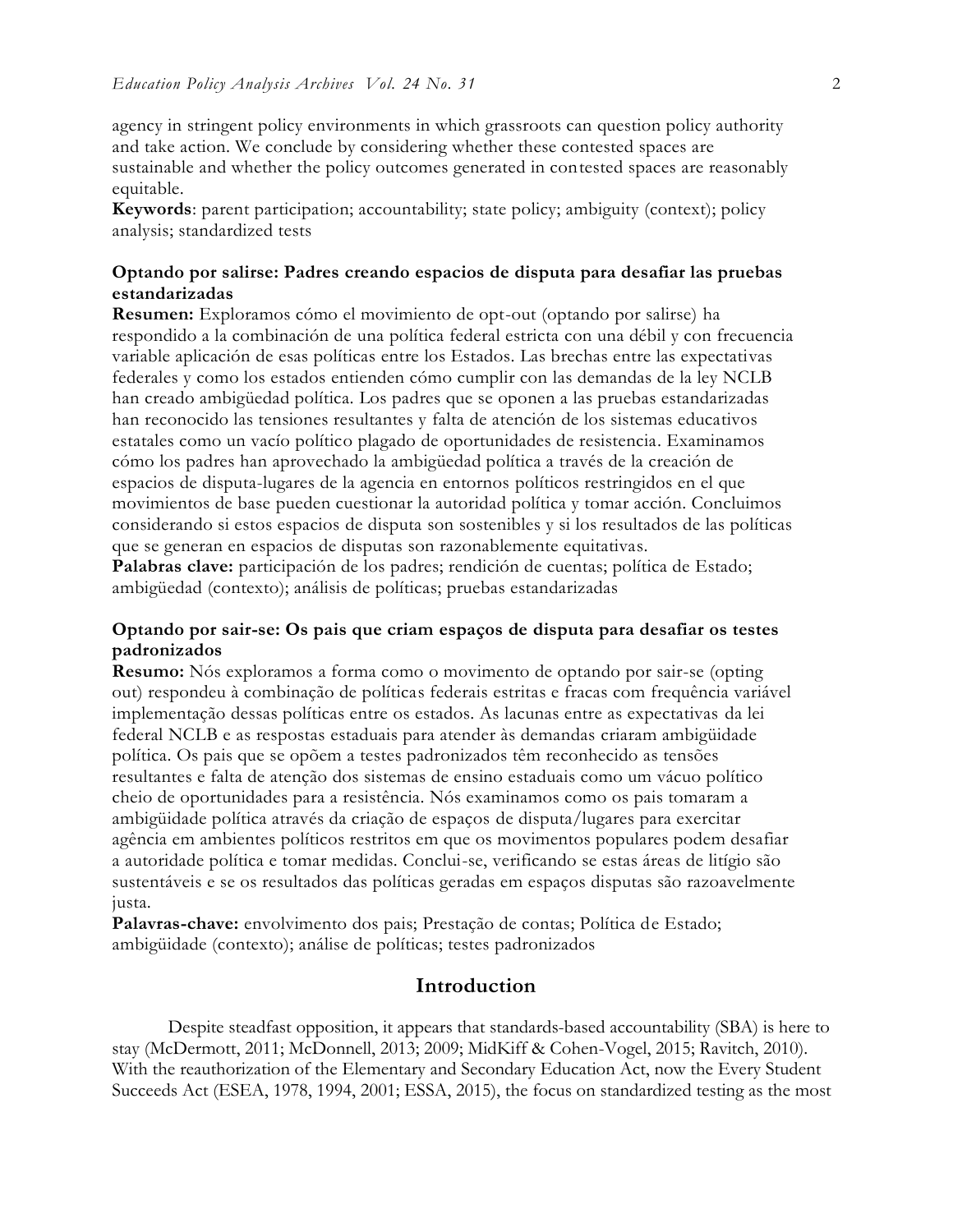important measure for school success remains enmeshed into the 'grammar of schooling' (Cuban, 2013). The current federal law requires 95% of participation from schools to make Adequate Yearly Progress (AYP).

Since the ESEA was reauthorized as the No Child Left Behind Act (NCLB) in 2001, parents have increasingly chosen to opt their children out of standardized testing. This "opt-out" strategy has resulted in some dramatic demonstrations of the continued opposition to SBA including a mass opt out organized by the parents of 17,000 students on Long Island, New York, in 2014. Across the nation, parents have begun to form opt-out groups to collectively raise concerns about standardized testing, such as *Opt Out Of the State Test: The National Movement* (1,400 members); *Parents and Kids Against Standardized Testing* (2,000 members); and individual opt-out webpages for states including New York, Indiana, Texas, North Carolina, and Colorado.

Systematic avenues that allow for parental "voice" in educational policy were once much stronger, including guidelines established in the late 1960s that encouraged parents to volunteer in classrooms (D'Agostino et al., 2001). In the 1970s, the ESEA had parents as core participants in addressing issues of poverty and of educational reform. In the Educational Amendments of 1978, Title One Parent Advisory Councils (TOPACs) and the requirement that parents be involved in decisions about the use of ESEA federal funds (ESEA, 1978) elected parents as advisors. Later in the 1994, President Bill Clinton signed into law the Improving America's Schools Act, a reauthorization of the ESEA that included a comprehensive model of parent involvement, including the creation of School-Parent Compacts and a requirement that 1 percent of funding must be spent on parent involvement (National Parent Teachers Association, 2009).

In contrast, NCLB (ESEA, Title I, Section 1118, 2001) markedly decreased parental voice. NCLB provided comprehensive policies on parent involvement (ESEA, Title I, Section 1118), but limited the roles of parents to that of being receivers of information who solely focus on issues relating to their own children. This reframing of parental roles shrank the authority of parents to shape policy at the local level (as is also true for the role of teacher and administrators in the newest SBA policies). Most recently, the ESSA has increased parental rights with a greater focus on family engagement in schools allowing states to incorporate opt-out policy if the states desire. The specifics of implementation are left to the states and ESSA includes provisions that bars the federal government from punishing states based on the number of opt-out families they have.

The emerging process of opting-out as a form of protest warrants attention due to its nascent stage as a policy outcome. Its impact can be powerful—for example findings from Pennsylvania show that parental opt out can influence the outcome of state standardized testing (Beaver, Westmaas, & Sludden, 2014). Parents acting as participants in the educational system have demonstrated the ability to derail some reform efforts (Labaree, 2010; Marsh & Wohlstetter, 2013; Mediratta, Shah, & McAlister, 2009; Vincent, 1996). Although an increasing number of parents are interested in this type of strategy, they often lack information on how to opt out of standardized testing in their states. Research has demonstrated that parents lack information about accountability policies (McDonnell, 2009; Park & Holloway, 2013), and they especially lack information about student obligation to participate in such policies. States do not keep statistics of who is opting out or at least the opt-out groups have not found any states willing to share this information publicly.

This study looks at the interaction of policy and resistance during the NCLB era. It builds upon previous research examining how policy design, and especially the lack of policy clarity, can shape political responses and create new constituencies (Campbell, 2011; Marsh & Wohlstetter 2013; McDonnell, 2013; Mettler & Soss, 2004). Our research explores the broad range of state policy responses to parents seeking opt-out options and the subsequent collective push back by opt-out organizations. In particular, we explore the questions: How does state-level policy ambiguity create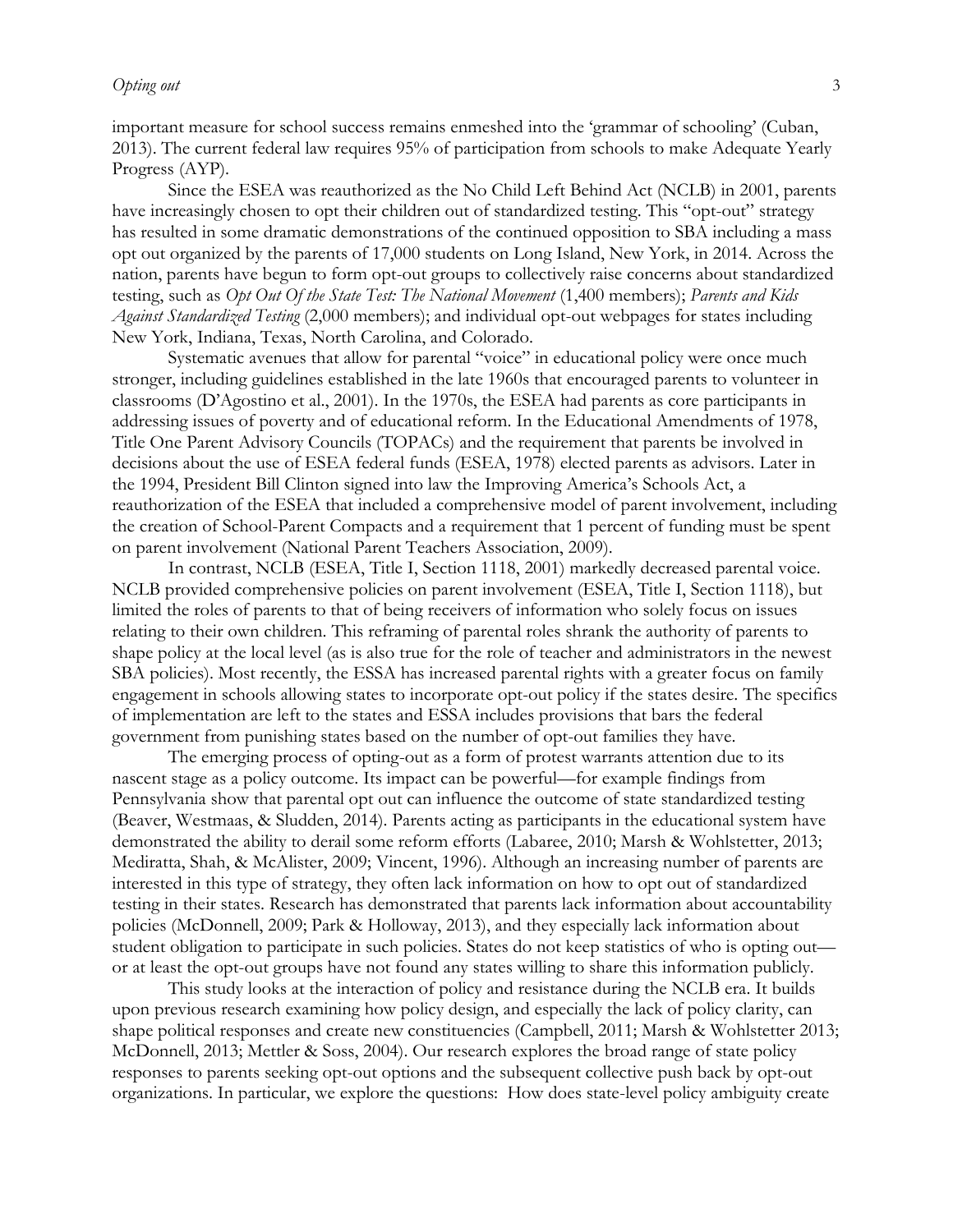spaces for parental resistance to state policy? What are the implications of this for equity and for agency?

## **Policy Ambiguity and the Creation of Contested Spaces**

Much research has looked at the ways in which NCLB reshaped relationships between district, state, and federal agencies (Brown et al., 2011; Debray & McGuinn, 2009; Malen, 2003; McDonnell, 2009; 2013; Superfine, Gottlieb, & Smylie, 2012; Wong, 2008). Flexibility of policy allows for many changes at once. Greater flexibility allows for creativity and a local sensing mechanism, but prevents equality and predictability. Ambiguity is amplified in situations in which local responses and capacities must vary to respond to a core policy idea (Honig, 2001). In such situations, street-level bureaucrats (Maynard-Moody & Musheno, 2003; Weatherly & Lipsky, 1977) have the space to create variable practices and procedures in response to policy. The nature of standards-based assessment has varied widely across states, and the ambiguity of opt-out provisions has varied as well. While participation in the federal NCLB legislation was near universal, states varied to the extent of standard-based assessment beyond explicit requirements. Some states had high-school exit exams while others did not, for example. The tests themselves have been used for a range of purposes, including tracking, entrance into gifted and talented programs, promotion and retention, and rating teacher and principal quality.

Flexibility has led to intentional ambiguity in times of great change, according to classic organizational research (March, 1994). Previous research has highlighted the high levels of ambiguity in parts of the SBA process, including the paradox of fragmented centralization for accountability policies, and particularly has shown that the public lacks information about accountability policies (McDonnell, 2009). The degree of preferred ambiguity varies. It represents a tension between policy flexibility that can respond to local capacities and maintaining fidelity to the policy design (Majone, 1989; McLaughlin, 1987; McLaughlin & Mitra, 2001, Stone, 1997, p. 289). In the case of opt out, the tensions include balancing the values of uniform expectations for testing across all students as compared to an individual student's educational needs along with parental rights to seek these individual needs. While accountability emphasizes the value of making sure all children meet a set educational standard, parental rights in education highlight the long standing value in U.S. education policies of allowing families and local communities to have a strong say in how to educate young people. These conflicting values lead to a fragmented centralization (McDonnell, 2009) regarding opt-out policy design and implementation.

Policy ambiguity can be useful and also detrimental to policy implementation simultaneously (March, 1994; Stone, 1997). Classic policy research views the confusion caused by ambiguity as undesirable (Bacharach, Bauer & Conley, 1986). More recent research has shown that this confusion can be intentional, especially to mask activities that could be politically damaging (Honig, 2001); for example, a lack of participation in mandated exams. Intentional confusion could limit parental agency by frustrating the ability of parents to opt their children out. Most states had little incentive to provide information to parents about opt-out procedures under NCLB. Indeed, showing parents how to opt out would presumably have encouraged the behavior, and states risked losing federal funds if they emboldened dissent toward SBA. Some states may have actually supported parental opt out, but were not able to do so formally for the sake of their funding. After all, more than 20 states filed official protests of the federal NCLB reauthorization. Other states may not have wanted the media coverage of going to battle with families. And, some states may have found harsh penalties inappropriate on parents choosing to withdraw kids from high-stakes testing. Some even resisted particular parts of SBA legislation by denying local funding for implementation (Darling-Hammond,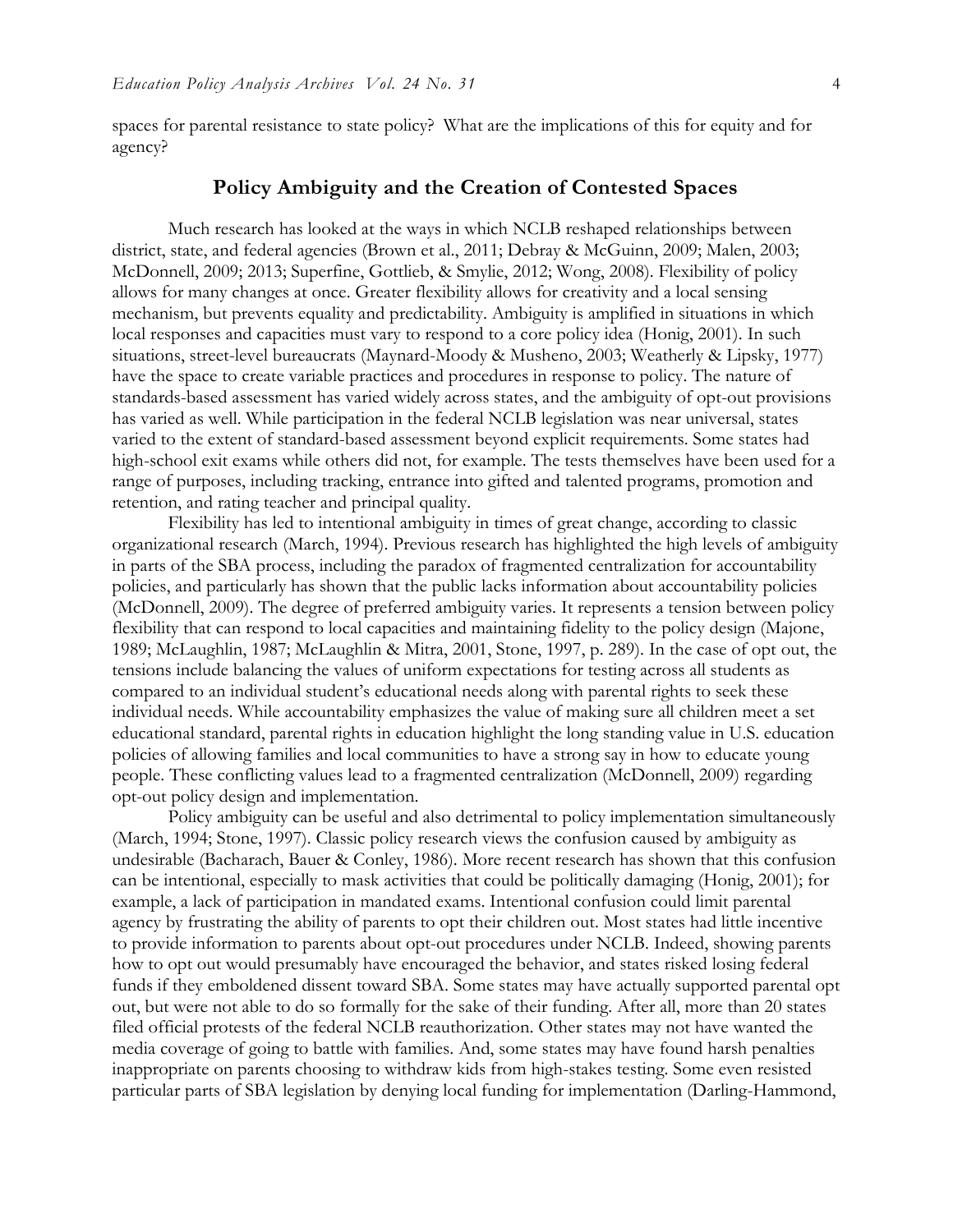2004). Other school districts voted to withdraw their participation in mandated state tests. Although the ESSA now allows states to create their own opt-out laws, whether or how they will be remains to be seen.

## **Contested Spaces as a Response to Ambiguity**

This article examines the variability of opt-out procedures nationwide in the NCLB era through a focus on the experiences of parents and children who have chosen to resist standardized testing. We find that the dissonance between stated and enacted SBA policy at the state level has created the opportunity for *contested spaces*. We have defined this concept in previous research as "an educational context where ideas are shared and action is taken to challenge dominant social, political, or cultural ideologies that implicate learning and teaching in schools" (Kawai, Serriere, & Mitra, 2014, p. 489). The notion of 'contested spaces' has its roots in theories and fields including sociology (Bourdieu, 1990a; 1990b; 1998); identity theory (Levitt & Waters, 2003; Portes & Rumabaut, 2001); critical theory, feminist theory; political/spatial theory (Altay, 2007; Cahill, 2007; Habashi, 2008; Kjørholt, 2007); and sociocultural theory (Aitken, 2001; Hune, Li, & Beckett, 2006; Melville, 2010; Purbick, Aulich, & Dawson, 2007). It has been broadly defined as a geographically or socioculturally bounded space where contestation occurs for political, social, or cultural influence. In our study, we frame contested spaces with a sociocultural lens of contested spaces not only bound by *physical* space of school districts and states, but also by the *social and cultural identities* embedded within them (Smith & Barker, 2000) that include the social capital to engage in resistance against state education policy. This interaction of power, space, and identities is imperative to understanding school reform efforts.

Our previous work has looked at the ways in which teachers, administrators, and parents work together to contest the ways in which NCLB's standardized testing requirements and AYP in particular define schools as failures (Kawai, Serriere, & Mitra, 2013; Mitra & Serrrier, 2013). In this article we explore how policy ambiguity can facilitate the creation of a contested space wherein parents gain the opportunity to engage with local officials and street-level bureaucrats (Weatherly & Lipksy, 1977) and with the broader discourse of standardized testing. Because the space between codified NCLB policy and enacted NCLB policy was so large, it invited contestation in the form of collective action, a grassroots strategy for pushing back against a top-down policy (Gamson, 1992; Mediratta, Shah, & McAllister, 2009). We examine how opt-out activists and parents have created contested spaces as they navigate the ambiguities of state interpretations of federal policy. Through their own informal channels of information sharing, grassroots activists learned how to design opting out as a political response to what they perceive as injustice. As these parents and activists shared what they had learned about many states' limited ability to respond to opting out activity, they began the spread opting out as an attractive of form of resistance. Additionally, we consider how these contested spaces can promote parental agency, but by doing so, often preserve systemic inequities.

## **Methods**

With the understanding that ambiguity is an important force that shaped the outcomes of NCLB policy on standardized testing, we use a nationwide database to explore how parents are navigating policy ambiguity against the backdrop of an increasingly national movement to opt students out of mandated testing. Since opting out is strongly discouraged and could have even been considered illegal under NCLB, states are reluctant to share information about opt-out practices. We also wanted more information than just the number of official opt outs recorded in the state register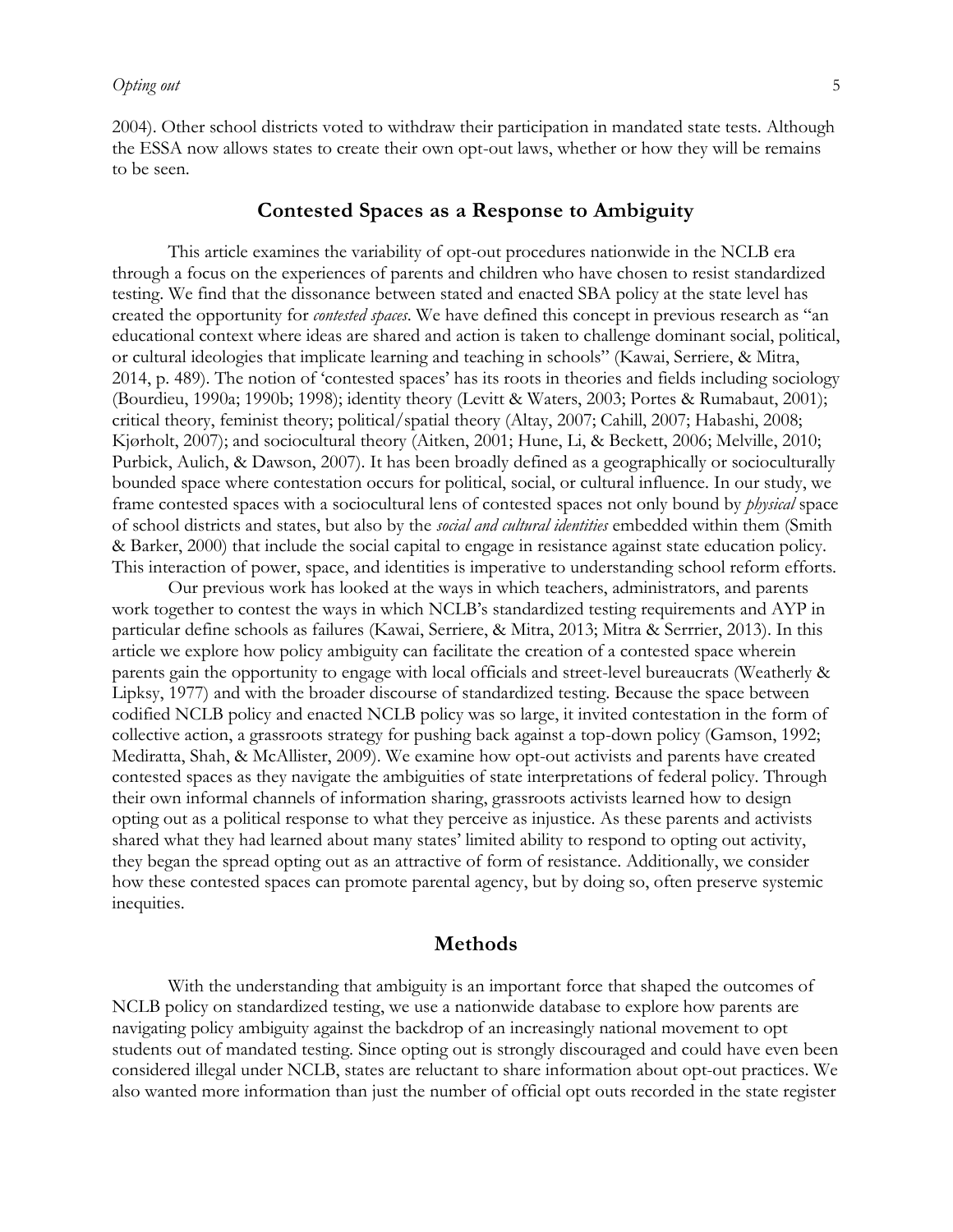to learn about the experience of opting out for families. To find alternative sources of data, we searched social media outlets, consulted with experts on testing policy, and discussed with opt-out activists what resources were considered the most reliable for understanding opt-out efforts. We identified the website of the group United Opt Out as the most comprehensive source on opt-out data when we conducted our investigation in 2014. We considered this website, <http://unitedoptout.com/> a highly useful primary source document. The site is easy to find, managed by a national organization, and was originally designed to encourage opting out. United Opt Out's webpage includes instructions for opting out, notices concerning anti-SBA political actions, and the most active national discussion board we have encountered. Because we could find no more geographically and substantively comprehensive source of information about opting out, we decided to use United Opt Out's site as the best source available for our analysis of how grassroots participants interpret and challenge state policy and district implementation.

United Opt Out National (unitedoptout.com) is targeted towards helping families to opt out of testing. The organization is opposed to mandated standardized testing. It describes itself as an organization of "parents, educators, students and social activists who are dedicated to the elimination of high stakes testing in public education" ("About Us", *United Opt Out National Website*, 2012). The United Opt Out National website originally provided resources, information, and a place for educational advocates and parents to collaborate with others choosing to opt out. The organization has expanded and plans to host its own conference in 2016, boasting of keynote speakers who are scholars and political activists, while the website recently released an interactive national map of opt-out participation.

The website originally provided a space for advocates to compile information about opt-out activity within each state. This website is an authentic example of stakeholder voice—a mostly unfiltered mechanism in which parents and activists can share information and strategy. The goal of the database was to compile materials such as testimonies, procedures, and laws to provide parents information about how they can opt out of standardized tests within their state. The information provided on the website has included copies of codified state law, rules from standardized statetesting manuals, hyperlinks to opt-out activities, correspondence between state officials and opt-out advocates, and discussions of strategy for how to pursue opt-out action individually and collectively.

#### **Validity of Data**

The website holds an obvious bias, which is helpful for our research. The participants on the site are looking for loopholes in state law and trying to determine where space and agency exists for parents to opt out, regardless of stated law. The website therefore provides a codebook of sorts for understanding the gaps between codified and enacted law on opt-out procedures, and it does so through the section "Opt Out Guides by State." We found the data on the United Opt Out website to be extensive. Hundreds of individuals participated in online strategy sessions to discuss how to counteract state policies.

To validate and contextualize the perceptions discussed on the website, we compared the information shared on the website to state Department of Education websites. We also looked at media news reports like a CNN article on parents opting out in State College, Pennsylvania (Levitt & Candiotti, 2011) and searched for competing databases. For all components of the additional content analysis, we sought to explain and validate our initial database findings. In state websites, media outlets, as well as peer-reviewed journals and published research briefs, we examined the available information regarding opt-out policies across the nation. We looked for discussions of how statewide contents could explain state policy choices. We also explored accounts of personal experiences interacting with these state policies. In our broader search, we found little written at all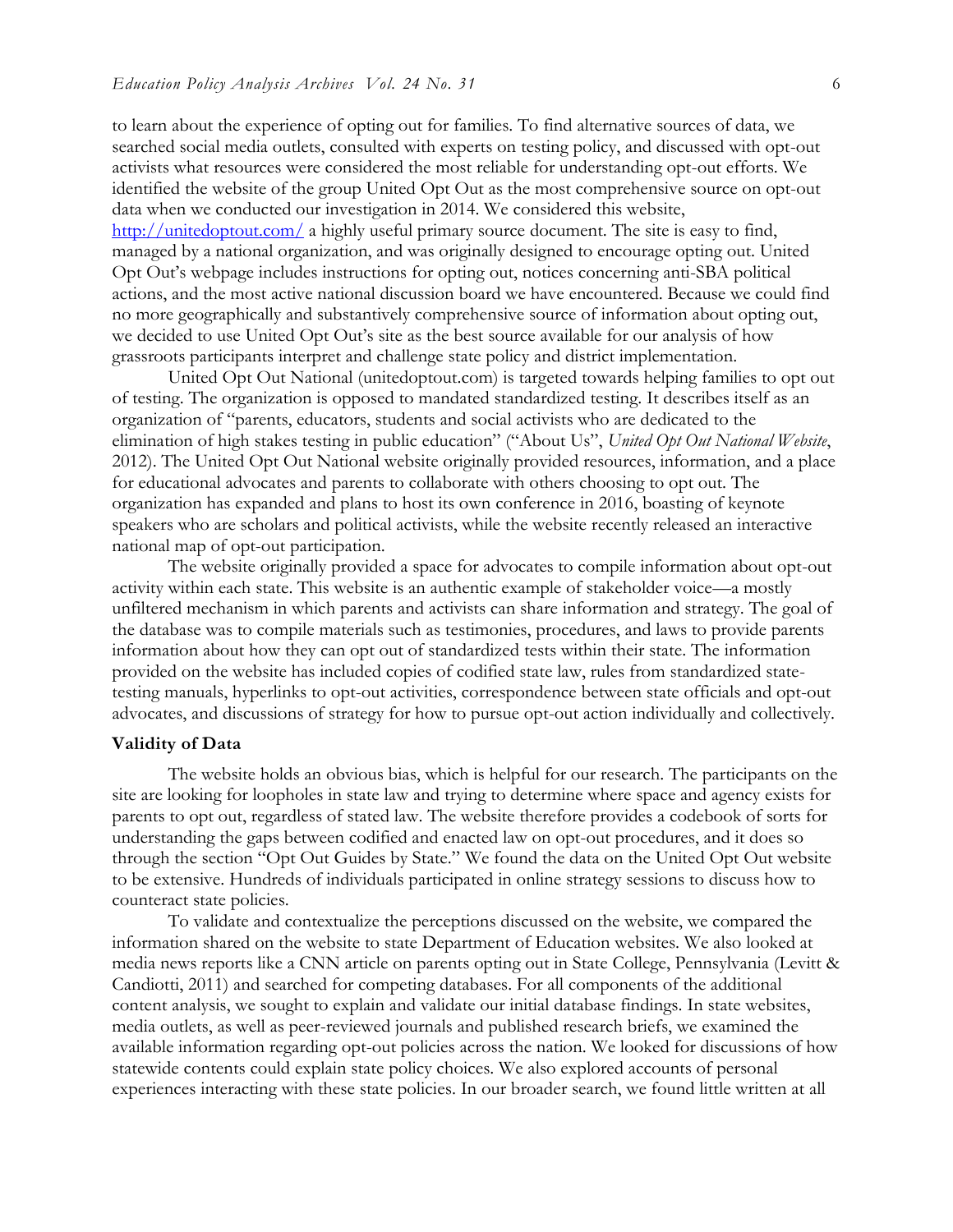#### *Opting out* 7

about the Opt Out movement other than newspaper articles. What we did find validated the information we found on the Opt Out site. We found the United Opt Out site to be the most comprehensive compilation of state policy responses to families wanting to opt out of standardized testing. We employed content analysis of grassroots resources, including supplemental web pages, and media coverage of United Opt Out and the broader movement (NCLB Testing 2011, n. d.). We followed and analyzed the content of United Opt Out's Facebook page and related anti-testing Facebook groups.

We found the United Opt Out website to be impressively robust in terms of the accuracy of information shared and the level of sophistication given in the advice among parents and activities. Where state policy existed, the website provided direct language from the codified law. Where state policy did not exist, the website provided testimony from parents who spoke with state or district officials about procedures and precedents. Despite a lack of clear state policy, the discussion participants on the United Opt Out site were often able to provide clarification based on their purported experiences trying to navigate state policy. United Opt Out's webpage is a clear case of policy ambiguity creating a policy vacuum that is then filled by an informal, but increasingly and impressively organized, grassroots effort.

We share the information from this database with the understanding that this data is an unusual view of policy implementation. Rather than a definitive statement on state policy, this provides a starting point for a discussion of grassroots organizing related to SBA. Since this nascent movement is starting from parents, in essence a "DIY" form of education policy, we believe that the information exchanged between these grassroots participants is valuable and in need of documentation. This snapshot therefore reflects a point in time that ultimately will have shifted by publication of this article and thus is most useful as a conceptual exploration of ambiguity and state policy and the discourses surrounding these policies.

#### **Data Analysis Strategies**

Using pattern coding to analyze policy texts (Lincoln & Guba, 1985; Miles, Huberman, & Saldaña, 2014), we identified key themes distinguishing opt-out strategies and grassroots interpretation of state opt-out policies. The use of pattern coding provided a process to identify concepts from a range of materials and to synthesize these ideas into meaningful themes through a process of data reduction (Miles, Huberman, & Saldaña, 2014).

We began by considering the ways that grassroots activists characterized the range of state policies. Our classifications were first created by labeling opt-out policy in each state. These initial classifications were based on a classification of policy: 1) Yes, there is a policy, 2) Ambiguous policy, 3) Policy unclear in the data, 4) No, there is not policy. After observing that most states fell in the "Ambiguous policy" category, we reanalyzed the data with more specific labels and expanded classifications of actual practices and procedures. For this second round of analysis, we relied more heavily on the website's discussion in the state forum boards regarding families' experiences interacting with the state on opt-out requests. In doing so, this second level of analysis reflects the perceived implementation of codified law and reflected the perception of flexibility of states to exercise a range of enacted policies underneath vague laws. The re-categorized seven categories were framed around the answer to the question "Can a student actually opt out?" based on a classification of actual practice (adding nuance to the policy classification mentioned earlier). The classifications here were: 1) Yes, it is codified, 2) Yes, but only under certain provisions, 3) Technically yes, but students would lose other incentives, 4) Opting out happens, but procedures are inconsistent because nothing is codified in law, 5) Opting out is unlikely because tests are used for student promotions, 6) Both policy and practice are not clear in the data, and 7) No, absolutely not. Our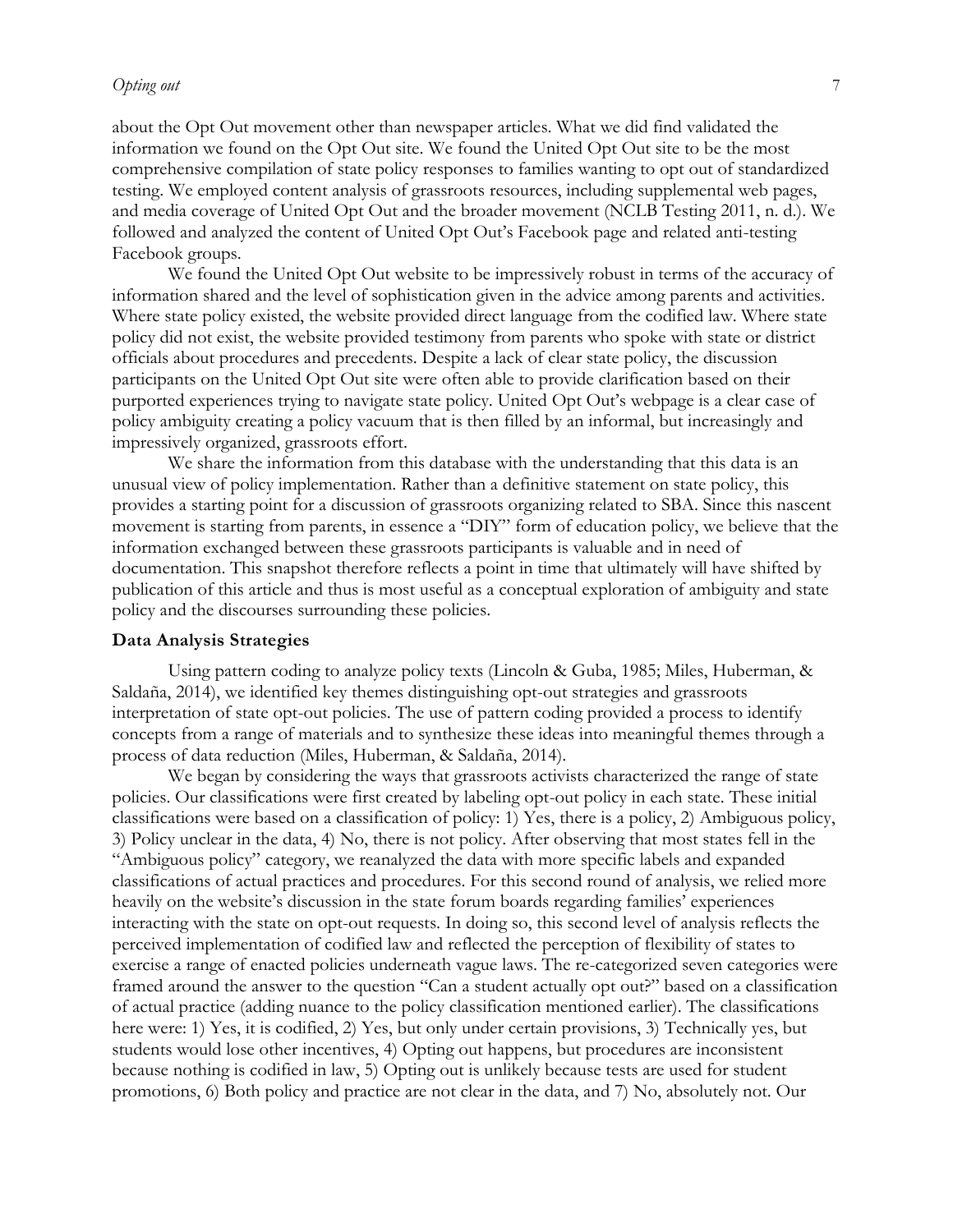labeling strategies allowed us to create both a pie chart and table to depict the range of opt-out policies and to examine the gradations of policy ambiguity.

#### **Interviews of United Opt-Out Strategy**

To deepen our understanding of the creation of contested spaces, we wanted to learn more about the theory of action of the United Opt Out group, so we conducted a series of expert interviews with six United Opt Out leaders and members between 2010 and in 2013. These conversations helped explain the numerical data on opt-out practices that we gathered from the database. We drew our interview sample from the leaders of the United Opt Out movement. These interviews served as member checks and validation of our data interpretation. They also helped to contextualize the scope of the movement and the evolution of the United Opt Out organization. The hour-long, semi-structured phone interviews with these leaders focused on the following issues: personal experiences with opting out, participation in the United Opt Out organization, creation and maintenance of the database, and reasons for parental opt out nationwide.

In the remainder of the article, we explore the broad range of conflicting policies and procedures that currently govern the opting out process. Then, we examine the practical outcomes of those policy conflicts and ambiguities by identifying the contested spaces developed by parents to gather information about standardized testing and opt-out procedures. Finally, we consider the consequences of ambiguity and the creation of contested spaces for stakeholders and policymakers.

## **Exploring State Opt-Out Policies**

The information we gathered is a snapshot of a changing picture of the perceptions of state policies by grassroots activists and families. State legislatures continue to revise regulations, sometimes in favor of parental rights and sometimes to remove opt-out loopholes. Our review reveals perceptions of opportunities for contested spaces due to an absence of policy and a lack of an articulated vision. Opt Out participants observed that few state policies contained clear language explicitly allowing or forbidding opt out. The vast majority of states operated within a space of policy ambiguity when dealing with parental opt outs (see Figure 1). The figure demonstrates the consistency with which states lack a clear policy on the opt-out issue. In such contexts, parents could not clearly access information about opt-out policy from state websites or codified policy.



*Figure 1.* Presence of Ambiguity in the Opt-Out Movement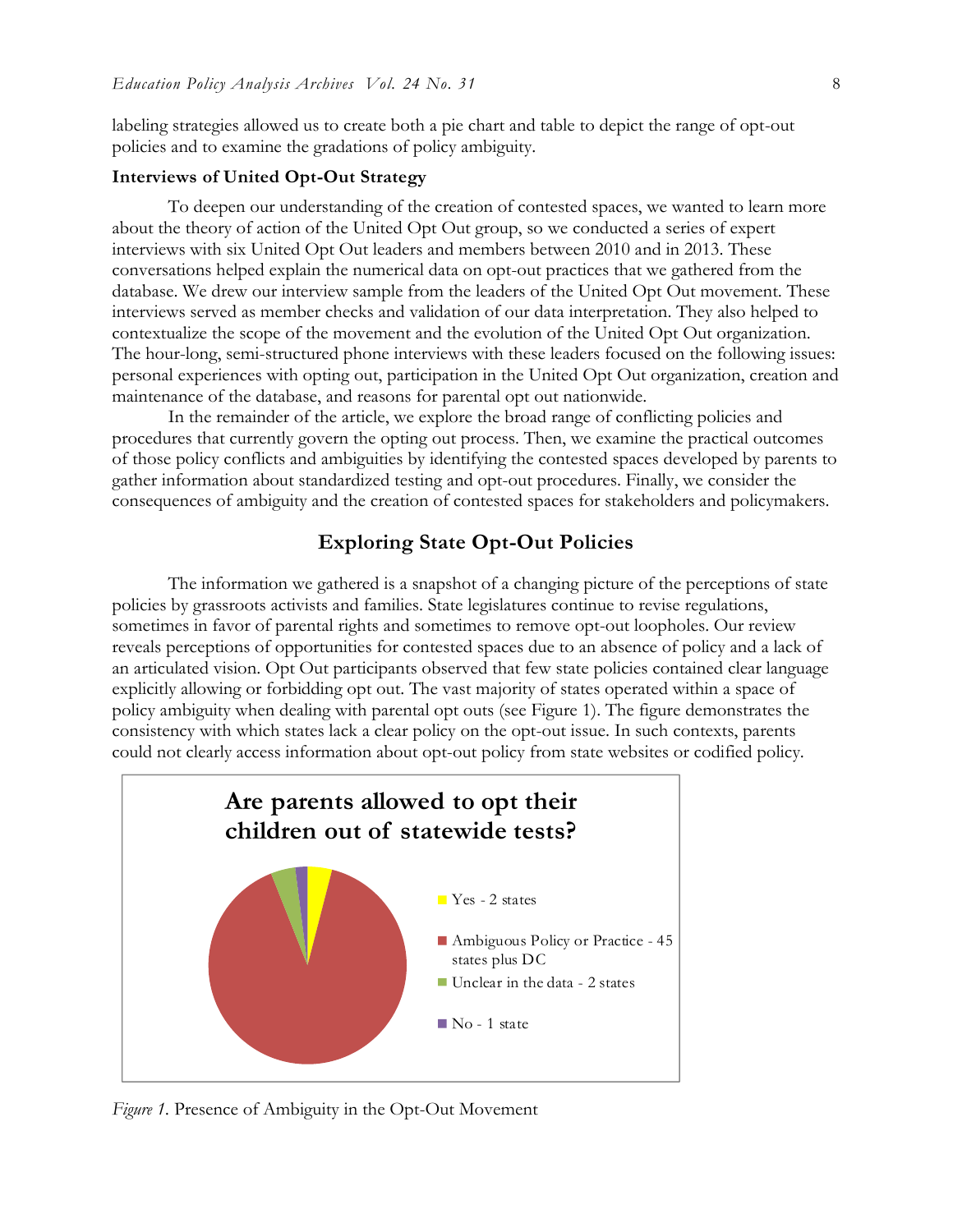To verify the claims made by United Opt Out participants, we then looked beyond codified policy to understand parent and activist experiences in interacting with the state system in all 50 states using data from discussion boards and documentation provided by activists to one another on the United Opt Out website. We sought to define the contested spaces created due to the ambiguity of the opt-out system, showing how grassroots responses occurred in a range of state contexts. Based on the sharing of information among activists, we created a more nuanced understanding of the "Ambiguous Policy" category. We also learned about ways that even states with codified policies had loopholes to allow opt out or lack of enforcement mechanisms of the policies.

Table 1 presents a closer look at perceptions of enacted opt-out practices across the United States. We identified two states (CA, WI) that were viewed as enforcing a clear policy allowing for opt out; 12 states (AZ, AR, FL, GA, ND, NH, NM, OR, PA, RI, TN, VT) were viewed as only allowing opt out under certain religious or health exemptions, 20 states (CO, CT, DC, HI, IL, IN, IA, KS, KY, ME, MN, MS, MO, MT, NY, NC, SC, WA, WV, WY) where nothing was found to be codified, but parents had success in opting their children out of testing; one state (MI) where students could technically opt out but would lose scholarship opportunities; 13 states (AL, AK, DE, ID, LA, MD, MA, NV, OH, OK, TX, UT, VA) where the language indicated no presence of optout policy but other policy creates strong disincentives for opting out such as linking of testing to student promotion; one state (NJ) where there were reports of threats to parents and families

#### Table 1

| Are parents able to opt<br>out their children? | Definition                          | Which states?       |
|------------------------------------------------|-------------------------------------|---------------------|
| Yes, codified                                  | Clear language and procedures for   | CA, WI              |
|                                                | opting out                          |                     |
| Yes, but under certain                         | Specific exemptions allowed for     | AZ, AR, FL, GA,     |
| provisions                                     | health or religion                  | ND, NH, NM, OR,     |
|                                                |                                     | PA, RI, TN, VT      |
| Technically yes, but                           | Opt out technically permitted but   | MI                  |
| students would lose other                      | student would lose opportunity for  |                     |
| incentives                                     | state scholarships                  |                     |
| Opting out happens but                         | Informal policy consistently allows | CO, CT, DC, HI, IL, |
| procedures are inconsistent                    | opt out but nothing written         | IN, IA, KS, KY, ME, |
| because nothing is codified                    |                                     | MN, MS, MO, MT,     |
| in law                                         |                                     | NY, NC, SC, WA,     |
|                                                |                                     | WV, WY              |
| Opting out is unlikely                         | Unwritten policy leading to wide    | AL, AK, DE, ID, LA, |
| because tests are used for                     | range of interpretation by state    | MD, MA, NV, OH,     |
| student promotions                             | officials                           | OK, TX, UT, VA      |
| Unclear                                        | Informal policy is ambiguous but    | NE, SD              |
|                                                | nothing is written into law         |                     |
| No, absolutely not.                            | Policy against opting out with      | NJ                  |
|                                                | enacted consequences                |                     |

*Specific State-by-State Practices Regarding the Opt-out Ability of Parents* 

Note: The source is coded compilation of reports from unitedoptout.com. Cells that are filled in gray indicate ambiguous policy with a range of practices.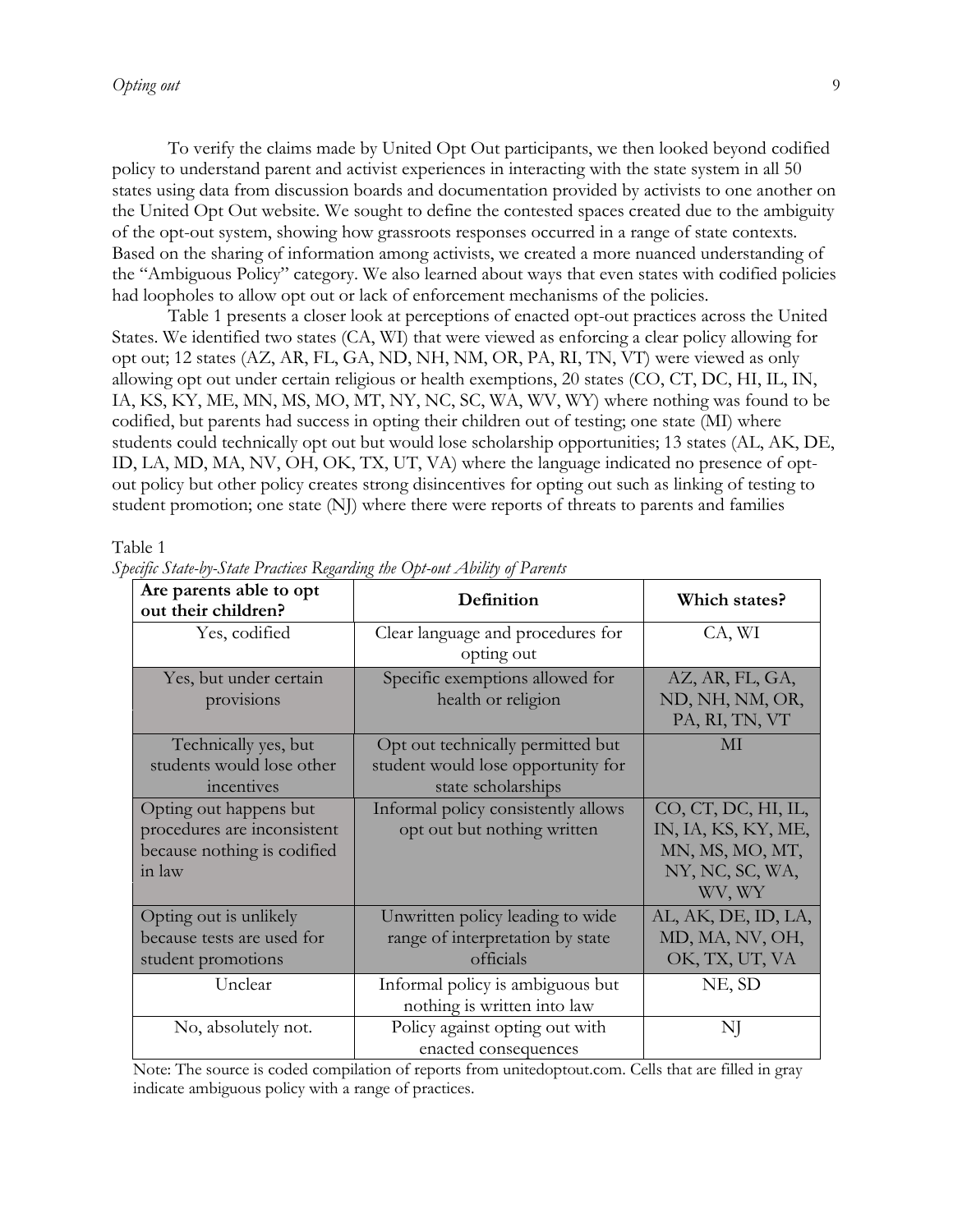(including threats to call the Divisions of Youth and Family Services); and two states (NE, SD) where the data were unclear.

Based on the findings presented in the table and figure, as well as in the interviews we conducted, we explore major themes resulting from this range of policy interpretation. These themes are presented to explain an overall point about the national movement and help frame the discussion about the general effect ambiguity has had on the opt-out movement. Later, we discuss how opt-out policy and practice fits within larger thematic policy conversations regarding ambiguity.

#### **Ambiguity causes Differing Practices between States**

States vary dramatically in how they address parental opt-out requests. Only two states (CA, WI) were reported to have clear, codified processes by which students could opt out of statewide assessments for any reason and one had explicit statements about the consequences of attempting to opt out. One of these states, California, has codified policy that states (Ed Code 60615):

Notwithstanding any other provision of law, a parent's or guardian's written request to school officials to excuse his or her child from any or all parts of the assessments administered pursuant to this chapter shall be granted.

In distinct contrast, the United Opt Out participants discussed how New Jersey policy included no loopholes in its testing policy, which itself even caused a variety of responses. Reports in New Jersey, according to the unitedoptout.com website, ranged from "students made to 'sit & stare'—do nothing in the testing room" to a much more alarming response, which was a parent reported "being threatened with a report to DYFYS for violating state truancy laws."

While some states did not have codified language regarding opt-out policy, 13 states (AL, AK, DE, ID, LA, MD, MA, NV, OH, OK, TX, UT, VA) tied promotion and advancement of students to standardized test score results and therefore impacted the student opportunities and outcomes. This bundling of promotion to testing may not explicitly have been an intentional strategy for states to ensure testing compliance (some states have been tying testing to promotion for 40 years before any notion of an opt-out movement), but it still does seem to serve as a mechanism—accidental or intentional—that hinders opt-out attempts. According to the United Opt Out participants, Virginia high school students "are required to pass end-of-course SOL tests in order to graduate, so skipping the test could mean forfeiting a diploma." Meanwhile, Michigan, which was the one state where students could technically opt out but would lose scholarship opportunities, has a policy explained on the United Opt Out website as "test scores are not a requirement for promotion or graduation. However, if students score high enough on the MME, they can qualify for a college scholarship through the Michigan Merit Award." Michigan and Virginia are examples of two states that have different compliance mechanisms, one the "carrot" and one the "stick." Both mechanisms, be they intentional or not, had the effect of preserving ambiguity; neither directly addressed the issue of "opting out" in legislative language. Yet both still support testing compliance as a consequence of codified policies.

## **Ambiguity causes Variability of Codified Policy and Subsequent Parent Response**

When codified opt-out policy was found to be rare and unclear by United Opt Out participants, previous research helps show that the implementation of policy then often becomes variable. Fitting with this body of work, opt-out policy often becomes a problem for the smallest unit (McLaughlin, 1987). Vague policy allows the people answering the phones in the Department of Education to make decisions, including creating new policies or even reversing policies. These street-level bureaucrats (Weatherly & Lipsky, 1977) often have few guidelines in a system with an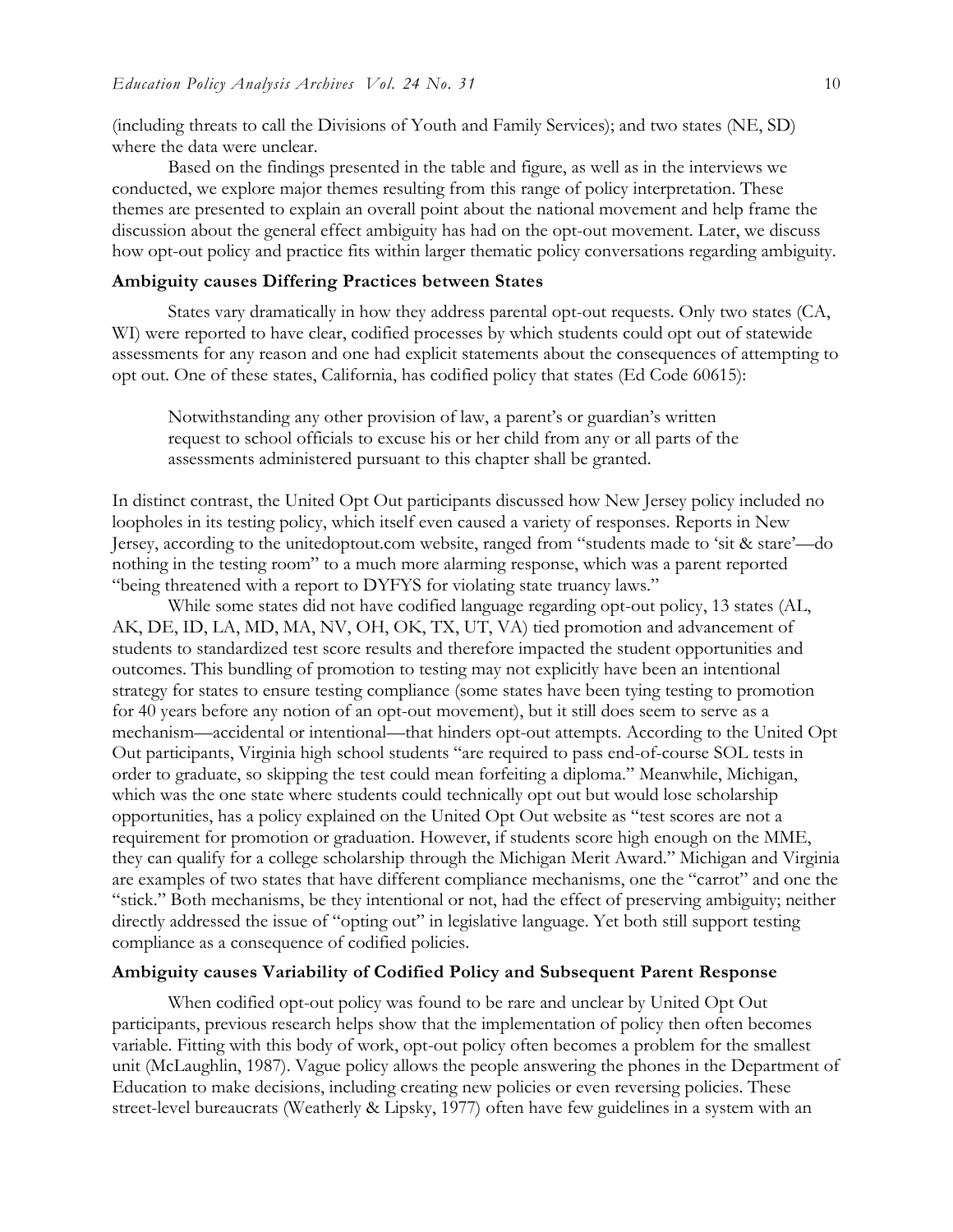ambiguous policy goals and enforcement. A range of contexts influences what kinds of incentives and constraints guide the decisions of these street level bureaucrats (Evans, Rueschemeyer, & Skocpol, 1985; McLaughlin, Scott, Deschenes, Hopkins & Newman, 2009).

Most states have adopted informal processes that are shared with only the most inquisitive parents, such as those who write to state officials—a chief focus of state discussion forums on the United Opt Out website. For example, a participant shared a conversation between a parent and Department of Education (DOE) official. The DOE response to a parent request for information on how to opt out was (United Opt Out website, West Virginia data):

The obvious answer to your question is just not to send the student to school on the day(s) of the testing and the makeup days. If you would like another option, I will need the information above before I can answer your question.

This response reflected the ability of a front-line employee to create or even reverse policy.

In Pennsylvania and Arizona, families must have a religious reason for opting-out. Despite this narrow codified policy, the implementation of this law is widely defined to include any moral or ethical concerns about the test. For example, one family in Pennsylvania told the state's DOE that they were opting out for health reasons. The Department official asked the family to please use the religious exemption to avoid undue hassle, as a parent in the family active on the website elaborated on her experiences in a follow-up interview (October, 2010):

I called the Department of Education…in Harrisburg and ended up talking to…the Director of the Department of Assessments…I explained to him the situation with my son…who has extreme test anxiety and was scratching his legs at night before the tests to the point that he was bleeding… [I asked if], there was a medical exception that we could take. And he says, "…I advise you take the religious exemption." And I said, "Well it's not really a religious issue. It's a medical issue…" And he says, "Just do it," you know. "That's what it's for. It's a catchall thing. Just go for it."

The chasm between the law as written and the law as enforced was considerable in this parent's experience. However, this particularly dramatic policy ambiguity and the agency it granted this family, and presumably all families in Pennsylvania, only became clear when this parent took the initiative to contact the state department of education. In this way, policy variability depends in part on each parent's ability or willingness to contact his or her state department of education.

Other examples of exemptions for specific reasons are seen in New Mexico, Rhode Island, and North Carolina, which all require a medical exemption. The guidelines for what can count as a medical exemption (for example, test anxiety) are not clearly stated and often left to interpretation. Discussion on the United Opt website indicates lack of information about these exemptions and a struggle to get answers from state department of educations regarding the bounds of these policies. Given the experience of the parents we spoke with in Pennsylvania, the participants of the United Opt Out have good reason to seek more information.

## **Layers of Policy Mesh Together to Create a Range of Policy Interpretations**

Accountability policy layers federal, state, and local policy together into a web of expectations, consequences, and rewards. While variation occurs between states, it was also observed to occur within states; not all layers of the political system align in agreement on the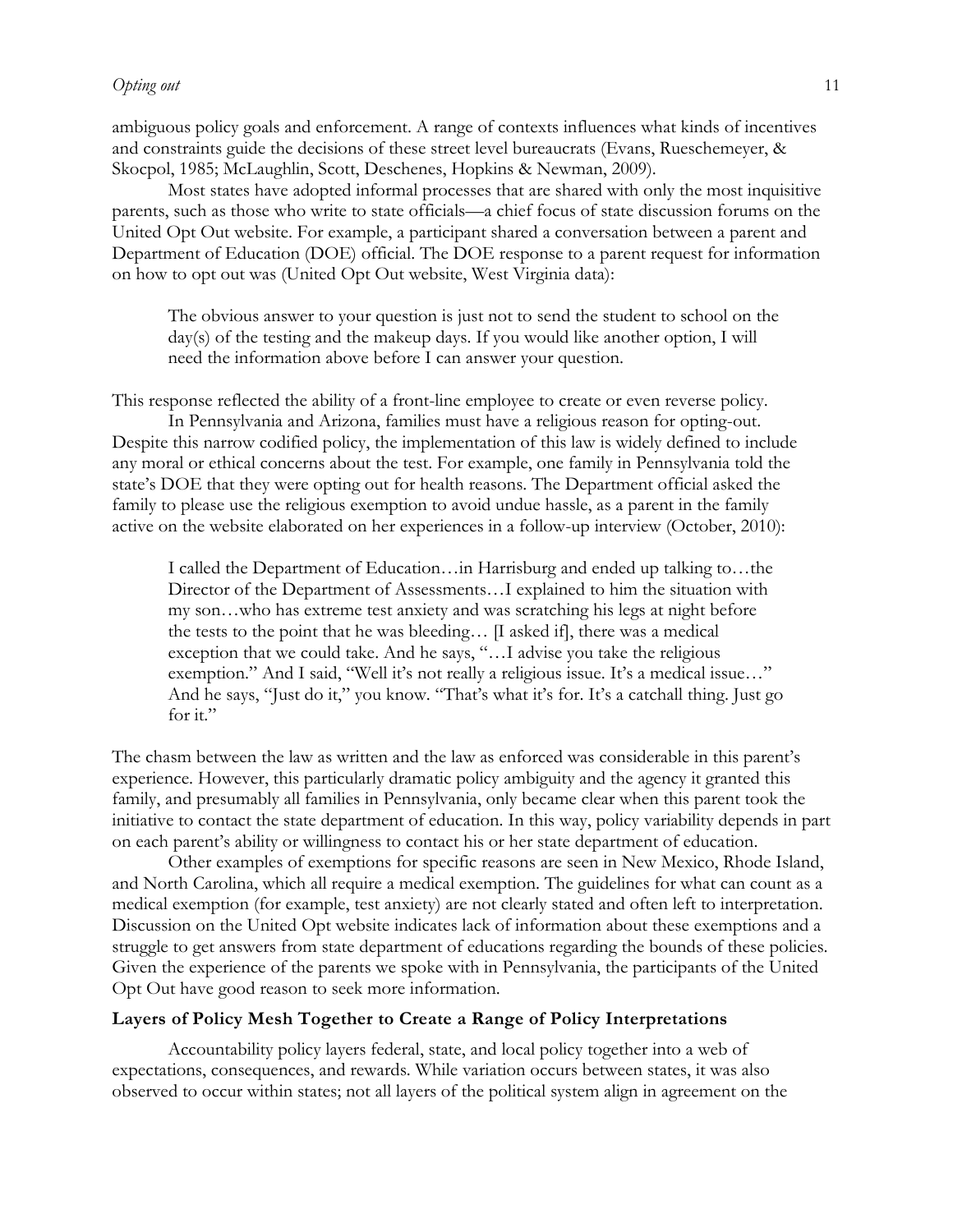value of high-stakes accountability. Participants compared experiences to document how districts might vary in how they conduct opt out, from telling students to stay home to offering alternative education activities for the students at the school site. Other districts would not say what would happen to children who opted out, creating concerns for working families. Thus, district implementation matters as much as state policy in the experience of families seeking opt out.

A range of contexts and reasons influences what kinds of incentives and constraints guide the decisions of street-level bureaucrats (McLaughlin, Scott, Deschenes, Hopkins & Newman, 2009). Website participants even reported how some districts blatantly ignored state guidelines by assisting opt-out families or in other cases frightening and threatening other optout families. In the strictest codified environment of New Jersey, the United Opt Out website offered a space for parents sharing strategies for how to covertly opt out even in these harsh conditions; some districts disagreed with the state mandate and quietly ignored parents who kept children home on test days. Other disagreements were more public, such as the case of Florida school board who publicly voted to completely opt out of testing related to the Common Core (Atteberry, 2014).

The state of New York offered one of the most documented examples of variation on the United Opt Out website. New York City officials are on record in video and in writing supporting families who opt out of assessments; by contrast, districts in Northeast New York dissuaded families from opting out, including threatening legal action that was not actually enforceable. The degree of preferred ambiguity reflects a tension between flexibility of policy to respond to local contingencies and the consistency of implementation (Stone, 1997 p. 289). Greater flexibility allowed for creativity and a local sensing mechanism, but inhibited equality and predictability.

## **Creating Contested Spaces through an Online Community**

Using the United Opt Out website as a primary source of public discourse regarding opt out and strategies for grassroots action, we explore ways in which the opt-out experiences of families provided a strategy for collective action.

#### **Collective Action of Parents**

Collective action by parents could strengthen the ability to challenge assessments. The United Opt Out website served as a mechanism for developing contested spaces by translating SBA policy ambiguity into an opportunity for resistance through opting out. It was a resource for trading information, building networks and sharing resources. Parents with skills and access to this website could garner information and resources to strengthen their activities and to receive emotional support to engage in potentially risky activities of the political act of opting-out. Specific resources discussed on the website included information gathering from teachers, administrators, and other families about opt-out procedures. The website also shared political capital by explaining how the district and state decision-making processes occur and defining the true scope of ramifications of opting out through a sharing of personal experiences.

The strengthening of collective action included the increasing number of parents who would log onto the website each year seeking information and for advice. For example, one parent from Collier, Florida asked on the website forum, "How do we opt out of FCAT for a  $6<sup>th</sup>$  grader in Collier?" while others provided detailed answers. Activists and parents used letters, fliers, and comments to post tips to the website. In the Washington State forum, a parent commented, "Grades 3–8 state tests are NOT required." In the Georgia Forum a participant explained: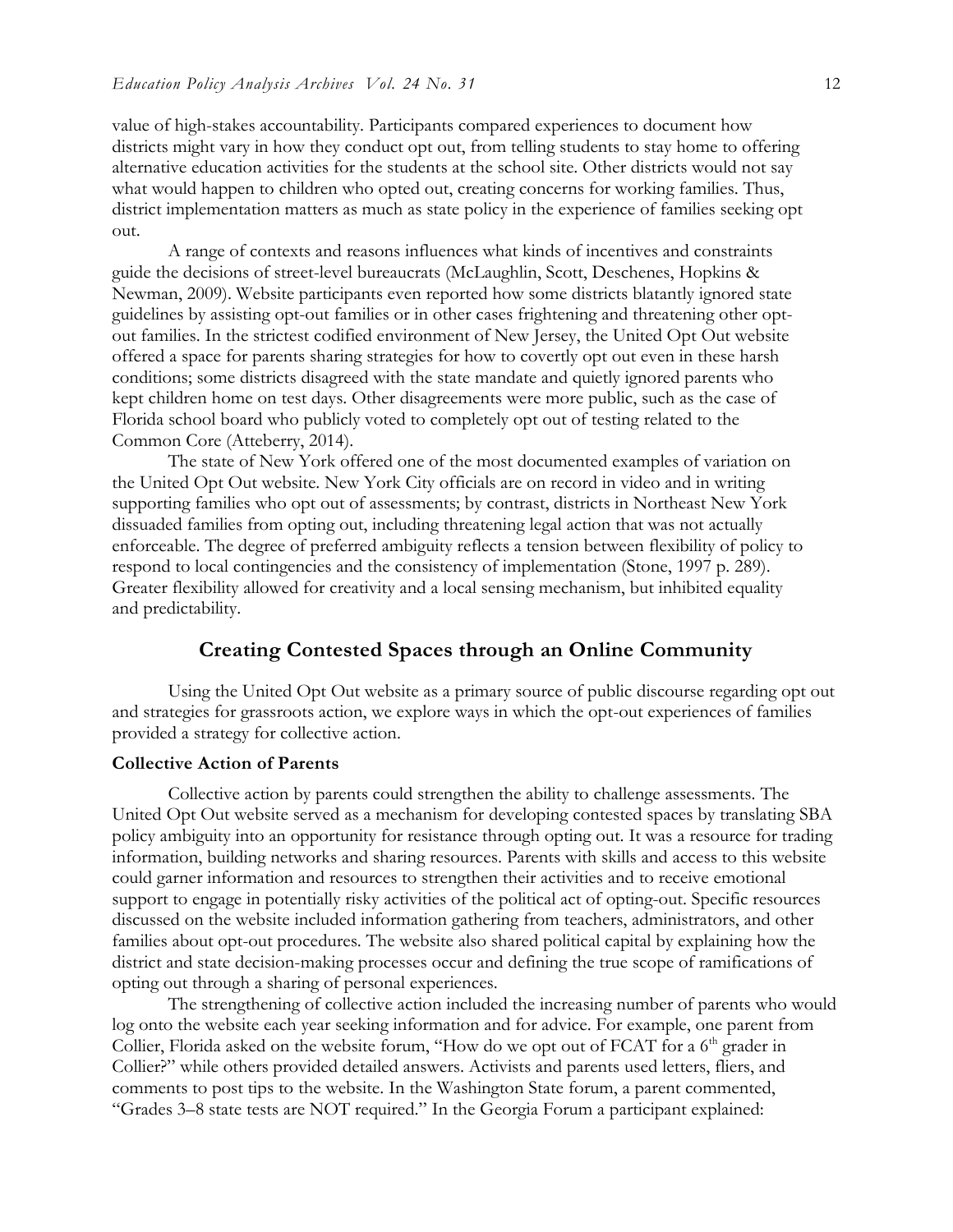The Supreme Court gives the power to the parent…Georgia may slip some sort of parental permission for testing into the forms at the beginning of the year, during Progress Reports, and/or Report Cards. BE AWARE of what you are signing and simply write in blue ink next to your signature what specifically is the intent of you signing the form [e.g. for the report card grades only]!

The website also served as place for emotional support that encouraged others to take action. In the New York forum, one parent said, "I was in the dark, blind to the whole mess which is why it is so important for us to educate parents" and another explained, "We have opted-out of all forms of assessment that aren't for the sole use of the classroom teacher, who I feel is the most skilled to be able to judge my son's progress."

#### **Social Media, Policy Messaging, and State Laws**

Social media is effective in puncturing ambiguous policy messages, including in states with strict laws. The communication strategies available through social media can help to puncture the veil of ambiguous policy. By providing pathways for communication among parents within a state and across states on social media websites, Facebook pages and more, parents can share and access the information necessary to understand the risks and rewards of developing contested spaces. This information-sharing helped parents feel brave enough to take action.

Even in states with laws preventing opt-out efforts, parents found that they could work more intentionally through creating contested spaces to work collectively—especially when using social media. For example, Colorado parents and students opted out of the state assessments and used social media including the hash tag "#Ichoosetorefuse" to spread information and strategies regarding opting out. In one letter, advocates told parents who were opting out to tell the school district, "My child will not be tested. I will contact an attorney and the ACLU if my child is forced to test," and "You have the clear directive from me, the parent, stating my parental right to refuse TCAP for my child" and explains that any emails should be forward to the advocacy group so they can forward them to popular media outlets and educational bloggers.

### **Collective Action to Counteract Ambiguity**

Collective action through the use of social media tools can create alternative policy messages to counteract ambiguity. Ambiguous state policies can create fear and concern. A lack of clear information appeared to dissuade many families from considering opting their children out. The greater the ambiguity of policy in a state, the greater the anxiety expressed by parents on the discussion forums and expressed reluctance to pull their students from the standardized tests.

The greatest number of inquiries on the United Opt Out website focused on counter-acting the fear of potential stigma children might face for opting out of state tests. Parents feared that children would be punished. The website documented incidents in which superintendents threatened undefined legal action or school districts would claim to the parents that the school itself would be punished for non-compliance of testing. An interview of an opt-out leader described a superintendent in New York State who used "legalese; [he] does not say if you opt out you will be arrested, but hints at illegal over and over. [It] insists that it is the parents to get kids to school." In this district, parents with limited knowledge of the system were intimidated by the letter of a superintendent and kept their children in the testing environment. The United Opt Out website and similar information sources sought to counter parental fears with guidance on how to interact with state bureaucrats and examples of other families in similar contexts.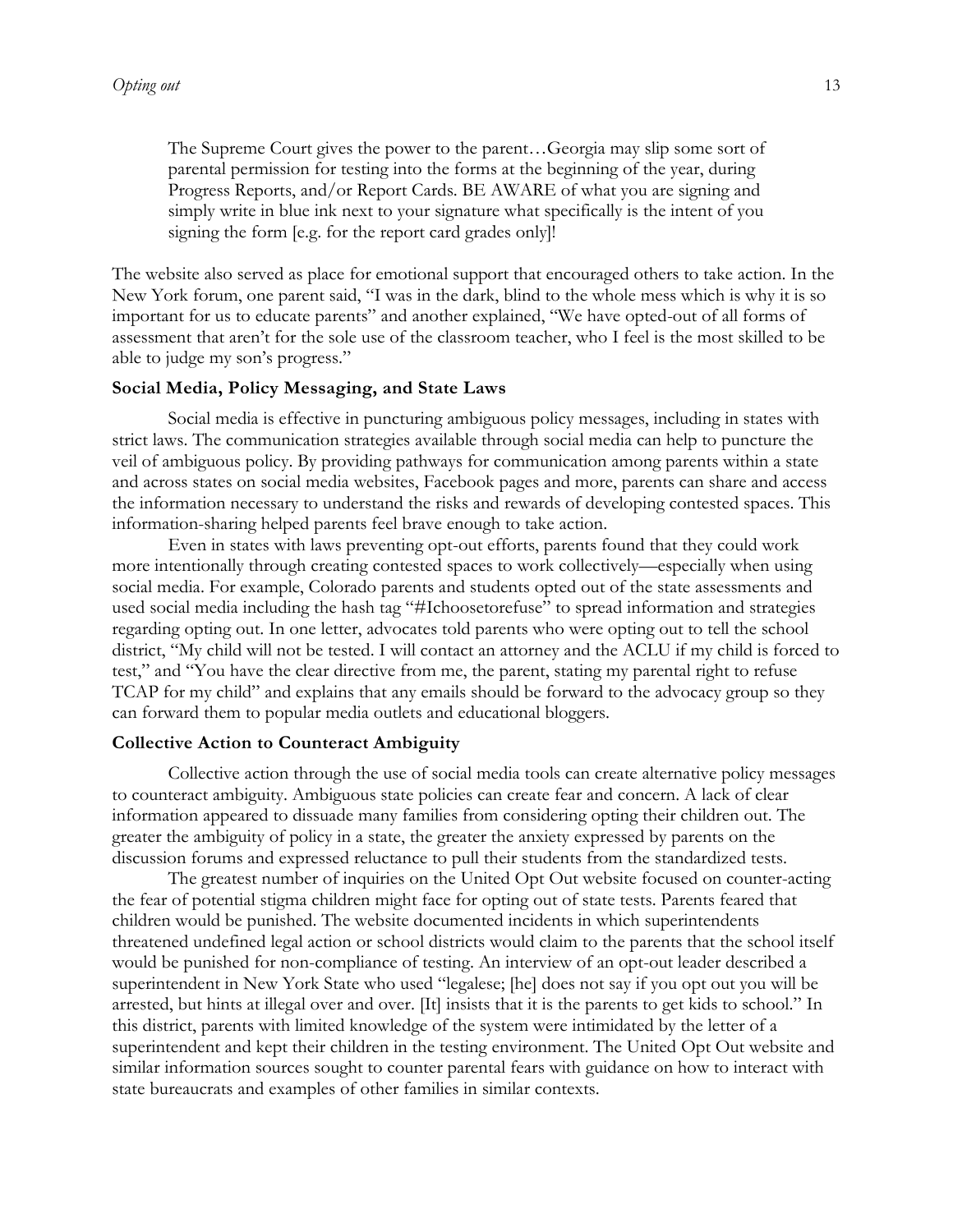Other parents feared that opting out was a sign of not supporting their local schools. The United Opt Out website and related collective action activities provided alternative political messaging to families, including clear answers that counteracted the ambiguity of policies. On United Opt Out's website, parents in many states reported teachers and principals quietly supporting them, especially when their school was not in threat of sanctions or when their children were not likely to raise test scores. One Pennsylvania parent explained: "The teachers and the principals [were] immensely grateful that parents are standing up, because they can't. In their jobs, they cannot legally say anything, or they can be fired." This experience lent support to other parents considering whether to opt out as well.

#### **Ambiguous Policies and the Potential for Inequity**

The findings of this study begin to indicate that participation in the contested spaces related to opting out could be correlated with privilege. In policy contexts that require stakeholders to martial their resources and knowledge to enact with a system, the opportunities for inequities can be large. Access to computers and the website alone raises class issues. Furthermore, based on the conversations occurring on the website, we observed common thread across families opting out of a strong will and a strong capacity (McLaughlin, 1987) for decision making about schooling. Based upon previous research, we expect that powerful parents would be more likely to resist policies that do not align with strongly held beliefs (Malen, 2006). This power tends to be correlated with social class (Anyon, 1980). Research by Lareau (1987) shows that social capital skills are more likely to be possessed by middle-class families than working class families. Mediratta, Shah, and McAllister (2009) have demonstrated that power in grassroots efforts is enacted in a political system through information and influence, often in the form of social or capital. Based on this research, we expected to find that parents with greater levels of social capital had greater opt-out options.

Our examination of discussion forums and follow-up interviews with United Opt Out activists raised the question of whether opting out might be a somewhat exclusive educational activity. Our research was not designed to examine this question in detail, but we suggest a great need for future research on this issue. Given that states were reluctant to offer information explicitly about opt-out procedures, families with more social and political capital appeared to have options within the NCLB system that other families did not. The opt-out movement members, leaders, and participants we talked to all had some combination of post-graduate education, experience with local government, experience with school administration, a history of public protest, or connections with local media. These options were even stronger in the more tightly controlled states, such as New York, where the website documented the example an administrator who opted her children out of the statewide assessments with no sanctions placed on her children, even when other families were unable to do so. One of our interviewees explained, "I do know a principal who opted [his/her] third grader out and the third grader still advanced." This principal had stronger resources and knowledge of the school system as well as political connections to opt the child out of testing. These conditions raise important questions about the equity of intentional ambiguity as a policy strategy and its implications for parents lacking social and political capital.

Not all of the exclusivity of opting out seemed to stem from socioeconomic status, however. Sometimes the political will of families (McLaughlin, 1987) overrode social class to create active parents who sought alternatives for their children. This pattern seemed to be greatest for families raising children with special needs according to one of the leaders in the United Opt Out movement and our scanning of comments made on the Facebook pages of the United Opt Out and related movement pages. Perhaps a history of navigating the maze of policies governing special education helped build the bureaucratic skills and confidence opt-out parents used to find their way through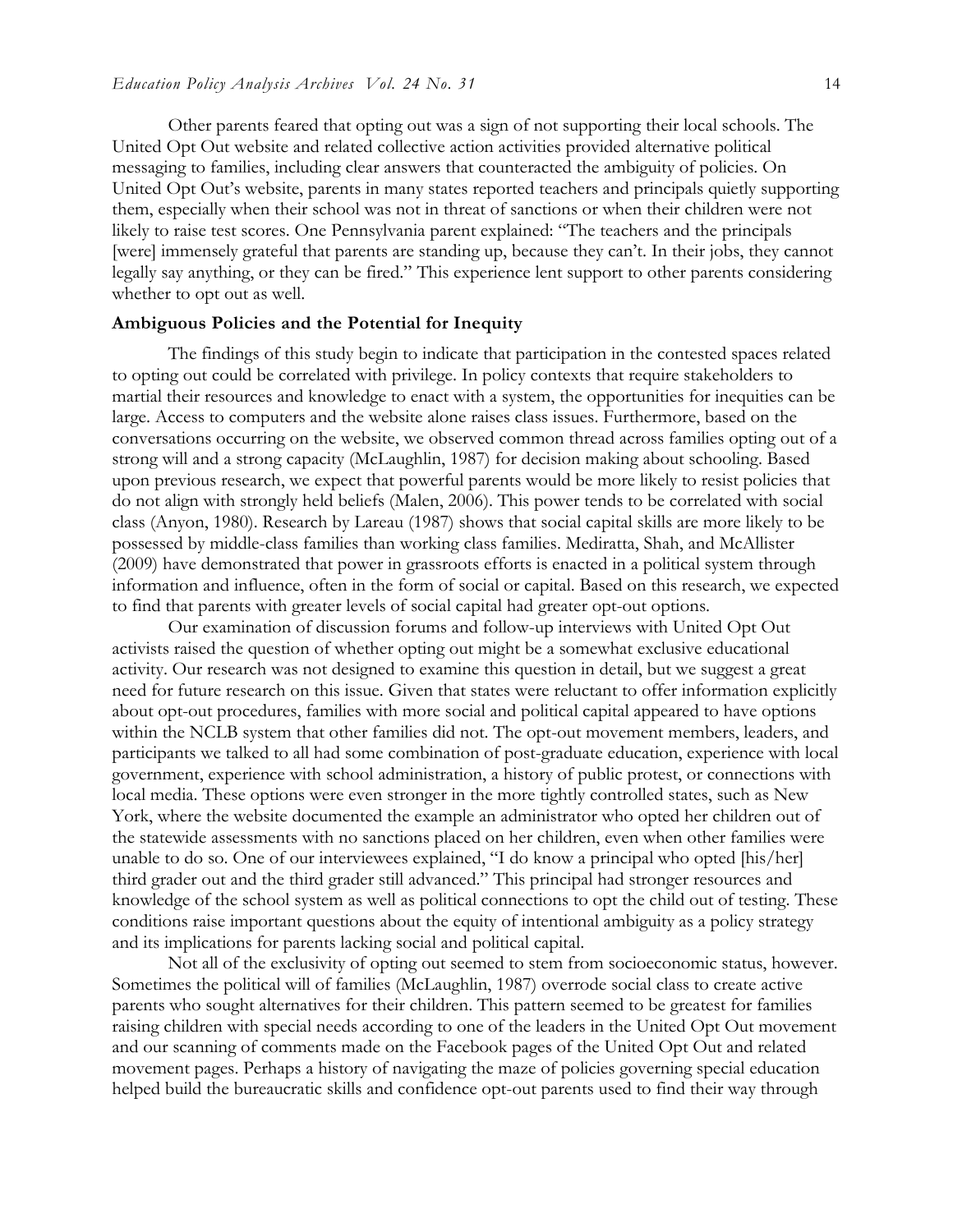the policy ambiguity surrounding opting out. Additional research is needed to examine this relationship between special needs and the creation of contested spaces in opt-out contexts and also on the impact of this relationship for English Language Learners who are particularly targeted in the ESEA policy (Abedi, 2004).

## **Discussion**

Even with the reauthorization of the ESEA, the continued testing component of SBA policy represents a rigid form of policymaking. This paper demonstrates how ambiguity and the resultant variability of opt-out policies among the states during the NCLB era created contested spaces for voice and agency. Policy paradoxes arise when the design and implementation of policies create contradictory goals, mixed messages, and unclear procedures (Stone, 1997). We identified a variety of responses to this ambiguity from actors at different levels—bureaucrats at state education agencies make up rules, parents find loopholes, and school administrators coach parents into following the schools' interpretation of policy.

In this article, we showed how policy ambiguity under NCLB created opportunities for contested spaces in which stakeholders could question the validity of policy and develop their agency to respond and resist SBA policy. However, ambiguity has the paradoxical capability of either strengthening or weakening a parent's agency. Through the development of United Opt Out, a virtual community was created in which parents could exercise their voice within an ambiguous policy structure and gain information that facilitated their ability to resist that policy, if they decided that resistance made sense for them. Nonetheless, United Opt Out's benefits were especially great for parents with high levels of social capital.

This article demonstrates some of the limitations of ambiguity as a policy strategy. Policy ambiguity played an important role in shaping responses to NCLB policy, but it was not a cure-all for those who sought to prevent resistance to SBA. When other parents and activists are just a click away, policy ambiguity can be readily translated into contested space by the basic information facilitated through grassroots mobilization. The use of social media proved to be a powerful convening mechanism for opt-out families to share information that could counteract ambiguous information. More research is also necessary on the ability to create contested spaces in opt-out policy spheres, including examining the consequences of the varying levels of parental agency, both due to transparency of state policies and to social capital to discern options for families.

How opt out varies across states and demographic groups also needs further study, including how the size of the opt-out movement influences the clarity of state policy. Future research also should explore instances in which contested spaces create coercion—instances when families may pressure to opt out of the testing system who do not want to do so. While opting out can empower parents to make the best choices for their children, it can also encourage struggling students to stay home and not be counted as a way to skew test data.

The possibility of contested spaces may also be dependent on the size of grassroots resistance. As long as the numbers of families participating in the opt-out process were small in number, many states were perceived as continuing a policy of "looking the other way" or not having a formal policy. These states do not have to enforce their policies or even explicitly label opting out as acts of defiance. Oddly, this official strategy embraces the same ambiguity that makes informal networks of policy discussion like United Opt Out so important for so many parents.

The new ESSA legislation bars the federal government from punishing states for opt-out families, but the state-level response to this development is not yet clear. Opting out as a strategy might also be a matter of scale. If opt-out actions continue to grow in size, states might be forced to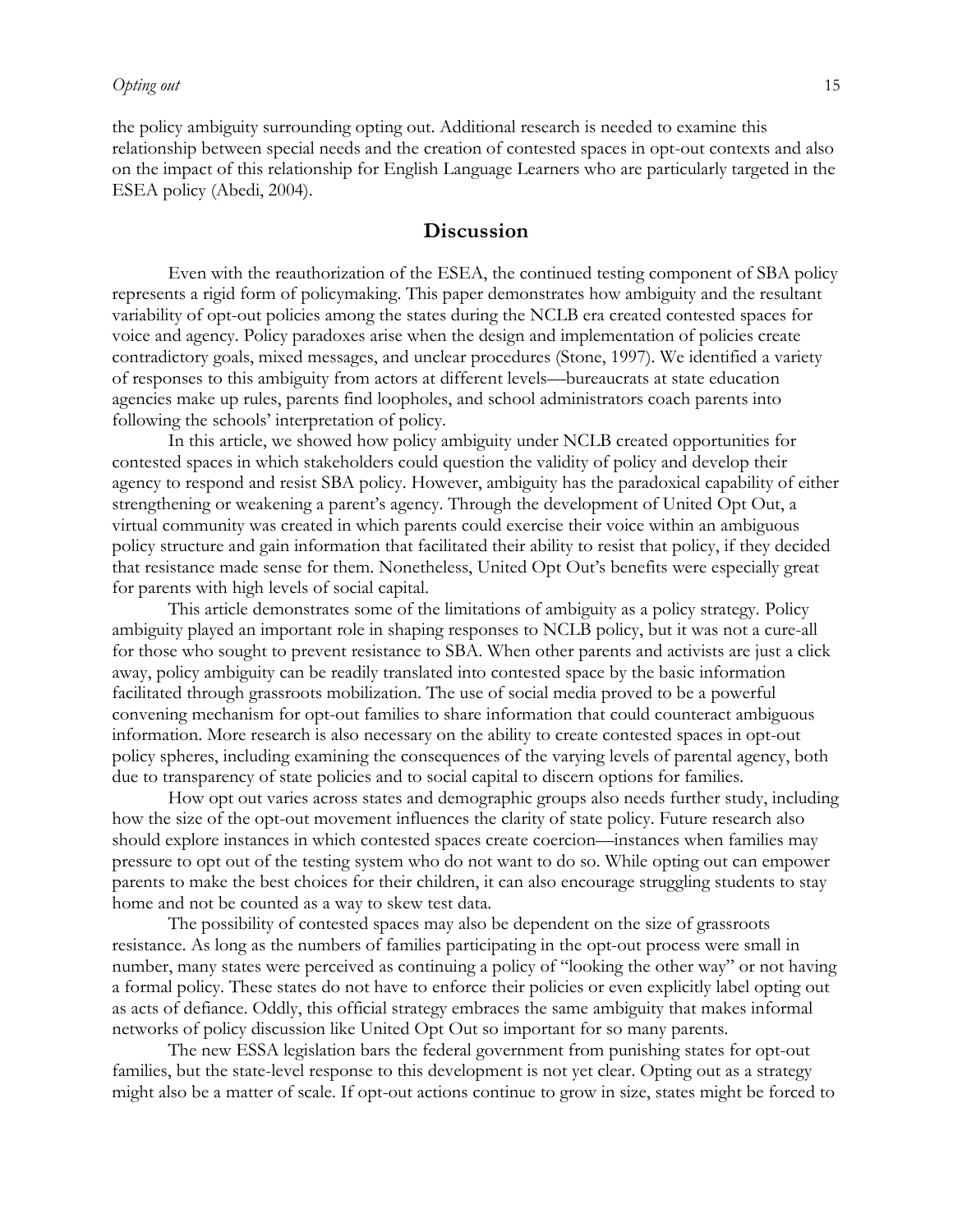engage in the issue of opt out more directly in the public sphere even if the new regulations allow amnesty for opt-out families. Policymakers might eventually be forced to make critical choices regarding the added value of forcing all families to participate in accountability systems or allowing flexibility for families to choose to participate.

We end with a caution regarding the potential for exacerbated inequities in an ambiguous policy system. The greater the amount of effort required to gain information in a policy system, the more an individual's social capital and resources can influence access. As a result, policymakers can use this ambiguity to avoid public engagement and therefore sway decision-making. Research demonstrating these links causally could help to articulate the equity gaps that some policy designs may exacerbate. Our study was not designed to reveal the demographics of *who* opted out but instead to consider state policy in response to opting out. Considering the demographics and social capital of stakeholders in future research will allow an exploration of ways in which families choose and have the capacity to push back against state policies and the ways in which state policies vary based on the demographics of those who challenge the system.

### **References**

- Abedi, J. (2004). The no child left behind act and English language learners: Assessment and accountability issues. *Educational Researcher*, 33 (1), 4–14.
- About UNITED OPT OUT: The Movement to End Corporate Education Reform. (n.d.). Retrieved August 25, 2012, from<http://unitedoptout.com/about/>
- Aitken, S. (2001). *Geographies of young people: The morally contested spaces of identity.* London: Routledge.
- Altay, D. (2007). Urban spaces re-defined in daily practices— 'minibar', Ankara. In L. Frers & L. Meier (Eds.), *Encountering urban places* (pp. 63–80). Aldershot: Ashgate.
- Anyon, J. (1980). Social class and the hidden curriculum of work. *Journal of Education* 162 (1): 67–92.
- Atteberry, E. (2014). Lee County opts out of Common Core. *Fort Myers News-Press*. [http://www.floridatoday.com/story/news/education/2014/09/15/florida-suspends](http://www.floridatoday.com/story/news/education/2014/09/15/florida-suspends-reading-exam-amid-growing-pressure/15699983/)[reading-exam-amid-growing-pressure/15699983/](http://www.floridatoday.com/story/news/education/2014/09/15/florida-suspends-reading-exam-amid-growing-pressure/15699983/)
- Bacharach, S. B., Bauer, S. C., & Conley, S. (1986). Organizational analysis of stress the case of elementary and secondary schools. *Work and Occupations*, 13 (1), 7–32.
- Beaver, J. Westmaas, L. & Sludden, J. (2014). *The potential effects of opting out of state tests in Pennsylvania.*  Philadelphia: Research for Action.
- Bourdieu, P. (1990a). *The logic of practice.* Stanford: Stanford University Press.
- Bourdieu, P. (1990b). *In other words: Essays towards a reflexive sociology.* Stanford: Stanford University Press.
- Bourdieu, P. (1998). *Practical reason: On the theory of action.* Stanford: Stanford University Press.
- Brown, G. C., Hess, F. M., Lautzenheiser, D. K., & Owen, I. (2011). *State education agencies as agents of change: What it will take for the states to step up on education reform*. Washington, DC: Center for American Progress, The American Enterprise Institute.
- Cahill, C. (2007). The personal is political: Developing new subjectivities through participatory action research. Gender, Place & Culture: *A Journal of Feminist Geography,* 14 (3), 267–292.
- Campbell, A. L. (2011). Policy feedbacks and the impact of policy designs on public opinion. *Journal of Health Politics, Policy, and Law*, 36, 962–971.
- Cuban, L. (2013). Why so many structural changes in schools and so little reform in teaching practice?. *Journal of Educational Administration*, 51 (2), 109–125.
- D'Agostino, J. V., Hedges, L. V., Wong, K. K., & Borman, G. D. (2001). Title I parent involvement programs: Effects on parenting practices in student achievement. In G. Boorman, S.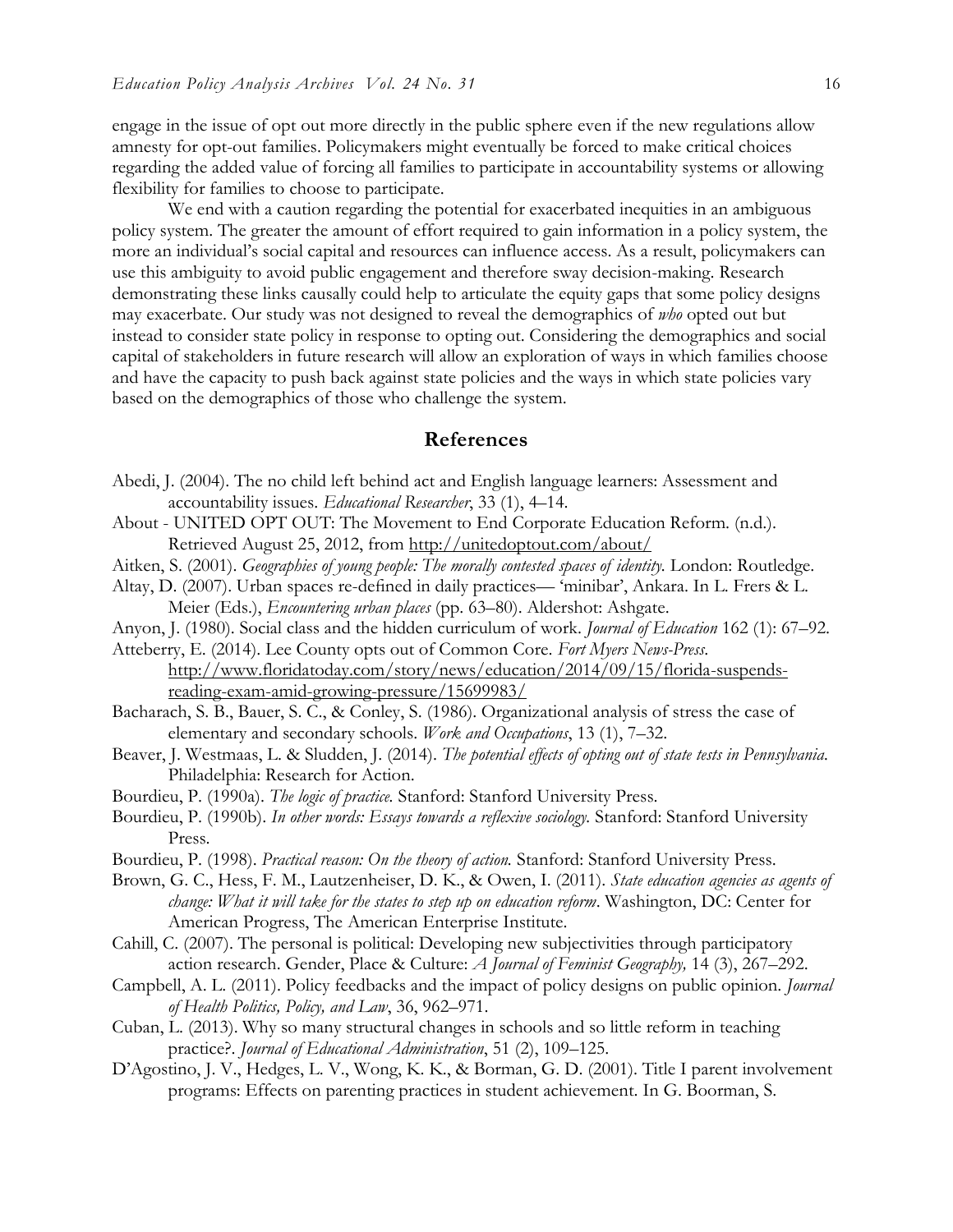Stringfield, and R. Slaven (Eds), *Title I: Compensatory Education at the Crossroads* (pp. 117–36). Mahwah, NJ: Lawrence Earlbaum.

- Darling-Hammond, L. (2004). Standards, accountability, and school reform. *The Teachers College Record*, 106 (6): 1047–1085.
- DeBray-Pelot, E., & McGuinn, P. (2009). The new politics of education: Analyzing the federal education policy landscape in the post-NCLB era. *Educational Policy,* 23 (1), 15–42.
- *Elementary and Secondary Education Act of 2015: Every Student Succeeds Act*. Pub. L. No. 114–95, (2015).
- *Elementary and Secondary Education Act of 2001: No Child Left Behind Act*. Pub. L. No. 107–110, 115 (2002).
- *Elementary and Secondary Education Act of 1994: Improving America's Schools Act*. Pub. L. No. 103-–82, (1994).
- *Elementary and Secondary Education Act of 1978*. Pub. L. No 95–561 (1978).
- Evans, P. B., Rueschemeyer, D., & Skocpol, T. (Eds.). (1985). *Bringing the state back in*. Cambridge, UK: Cambridge University Press.
- Gamson, W. (1992). The social psychology of collective action. In A. Morris & C. Mueller (Eds.), *Frontiers in social movement theory* (pp. 53–76). New Haven: Yale University Press.
- Habashi, J. (2008). Palestinian children crafting national identity*. Childhood,* 15 (1), 12–29.
- Honig, M. (2001). *Managing ambiguity: The implementation of complex educational policy.* Unpublished dissertation, Stanford University, Stanford, CA.
- Hune, S., Li, G., & Beckett, G. (2006). Asian pacific American women and men in higher education: The contested spaces of their participation, persistence, and challenges as students, faculty, and administrators. In G. Li and G. H. Beckett (Eds.) *Strangers' of the Academy: Asian Women Scholars in Higher Education* (pp. 15–36). Sterling, VA: Stylus Publishing.
- Kawai, R., Serriere, S., & Mitra, D. (2014). Contested Spaces of a "Failing" Elementary School. *Theory and Research in Social Education, 42, (*4), 486-515.
- Kjørholt, A. T. (2007). Childhood as a symbolic space: Searching for authentic voices on the era of globalization. *Children's Geographies*, 5 (1–2), 29–42.
- Labaree, D. F. (2010). *Someone has to fail: The zero-sum game of public schooling*. Cambridge, MA: Harvard University Press.
- Lareau, A. (1987). Social class differences in family-school relationships: The importance of cultural capital. *Sociology of education*, 60 (2),73–85.
- Levitt, R. & Candiotti S. (2011). Mother hopes others will opt out of standardized testing. *Cable News Network*.<http://www.cnn.com/2011/US/03/20/pennsylvania.school.testing/>
- Levitt, P. & Waters, M.C. (Eds.) (2003). *The changing face of home: The transnational lives of the second generation.* New York, NY: Russell Sage Foundation.
- Lincoln, Y. S., & Guba, E. G. (2001). *Naturalistic inquiry*. Beverly Hills, CA: Sage.
- Majone, G. (1989). *Evidence, argument, & persuasion in the policy process*; New Haven: Yale University Press.
- Malen, B. (2006) "Revisiting policy implementation as a political phenomenon," in M. Honig (Ed), *New directions in education policy implementation* (pp. 83–104). Albany, NY: State University of New York Press.
- Malen, B. (2003). Tightening the grip? The impact of state activism on local school systems. *Educational Policy*, 17 (2), 195–216.
- March, J. (1994). *A primer on decision making.* New York, NY: Free Press.
- Marsh, J. A., & Wohlstetter, P. (2013). Recent trends in intergovernmental relations: The resurgence of local actors in education policy. *Educational Researcher*, doi: 0013189X13492193.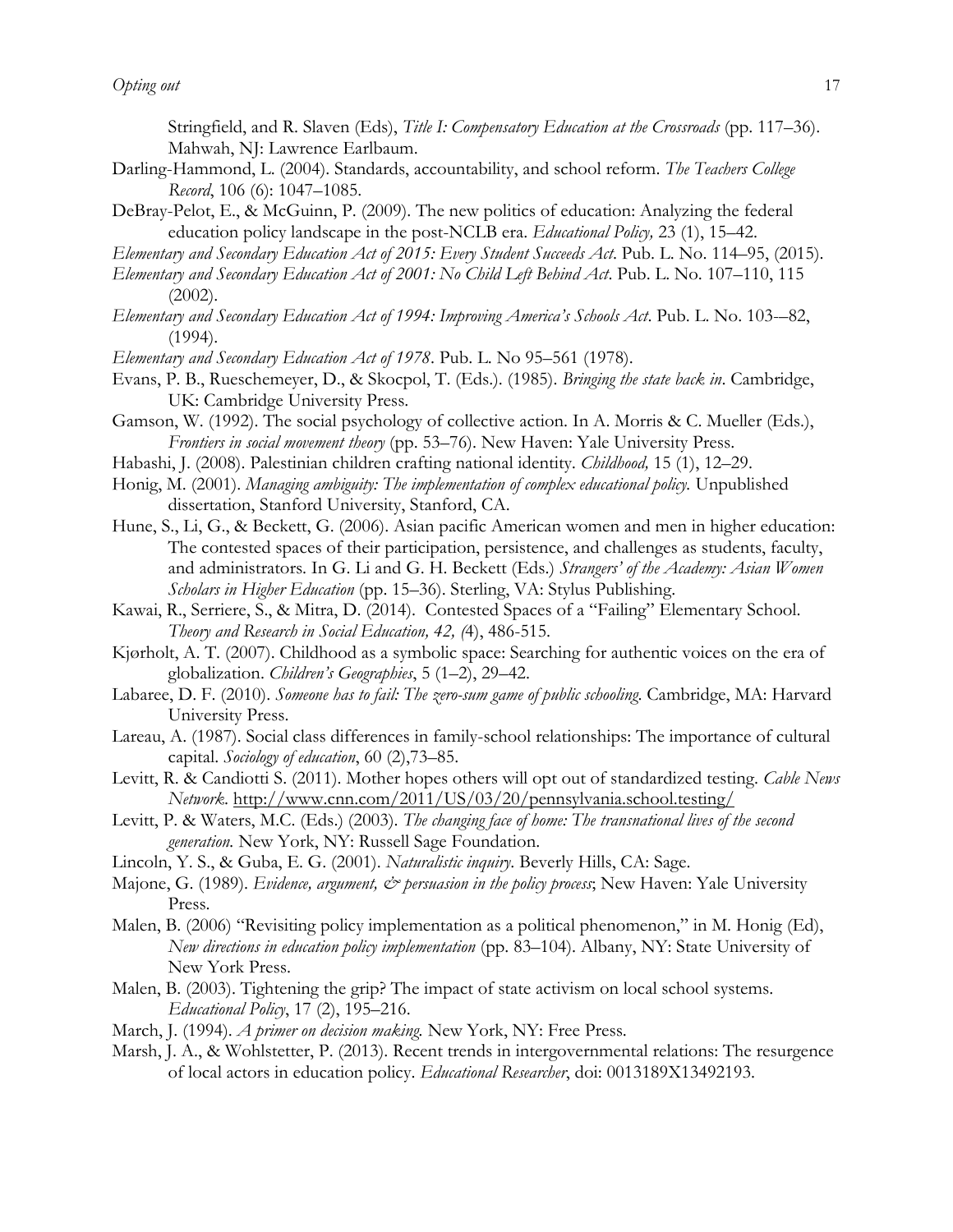- Maynard-Moody, S. W., & Musheno, M. C. (2003). *Cops, teachers, counselors: Stories from the front lines of public service*. University of Michigan Press.
- McDermott, K. A. (2011). *High Stakes Reform: The politics of educational accountability*. Washington, DC: Georgetown University Press.
- McDonnell, L. M. (2013). Educational accountability and policy feedback. *Educational Policy*, 27 (2), 170–189.
- McDonnell, L. M. (2009). 2009 Presidential address: Repositioning politics in education's circle of knowledge. *Educational Researcher,* 38 (6), 417–427.
- McLaughlin, M., Scott, R., Deschenes, S., Hopkins, K., & Newman. (2009). *Between movement and establishment: Organizations advocating for youth.* Stanford, CA: Stanford Press.
- McLaughlin, M., & D. L. Mitra. (2001). Theory-based change and change-based theory: Going deeper, going broader. *Journal of Educational Change*, *3*, 1, 301–323.
- McLaughlin, M. W. (1987). Learning from experience: Lessons from policy implementation. *Educational evaluation and policy analysis*, 9 (2), 171–178.
- Mediratta, K., Shah, S., & McAlister, S. (2009). *Community organizing for stronger schools: Strategies and successes*. Boston, MA: Harvard Education Press.
- Melville, W. (2010). Curriculum reform and a science department: A Bourdieuian analysis. *International Journal of Science and Mathematics Education,* 8 (6),971–991.
- Mettler, S. & Soss, J. (2004). The consequences of public policy for democratic citizenship: Bridging policy studied and mass politics. *Perspectives on Politics,* 2 (1), 55–73.
- MidKiff, B. & Cohen-Vogel, L. (2015). Understanding local instructional responses to federal accountability mandates: A typology of extended learning time. *Peabody Journal of Education*, 90  $(1), 9-26.$
- Miles, M. B., Huberman, A. M., & Saldaña, J. (2014). *Qualitative data analysis: A methods sourcebook*. Thousand Oaks, California: SAGE.
- Mitra, D. & Serriere, S. (2015). *Civic Education in the Elementary Grades: Promoting Engagement in an Era of Accountability.* New York, NY: Teachers College Press.
- National Parent Teachers Association. (2009). Parental engagement in the Elementary and Secondary Education Act—No Child Left Behind Act (ESEA-NCLB). *Issue Brief*, September.
- NCLB Testing 2011: What parents need to know now (n. d.) In *Facebook* (Open Group). [www.facebook.com/home.php?sk=group20448975 9567](http://www.facebook.com/home.php?sk=group20448975%20956)686&ap=1
- Park, S., & Holloway, S. D. (2013). No parent left behind: Predicting parental involvement in adolescents' education within a sociodemographically diverse population. *The Journal of Educational Research*, 106 (2), 105–119.
- Portes, A. & Rumbaut, R.G. (2001). *Legacies: The story of the immigrant second generation*. Berkeley, CA: University of California Press.
- Purbrick, L., Aulich, J., & Dawson, G. (2007). *Contested spaces: Sites, representations and histories of conflict.* London, UK: Palgrave Macmillan.
- Ravitch, D. (2010). *The death and life of the great American school system*. New York, NY: Basic Books.
- Smith, F., & Barker, J. (2000). Contested spaces: Children's experiences of out of school care in England and Wales. *Childhood,* 7 (3), 315. [http://search.ebscohost.com/login.aspx?direct=true&db=a9h&AN=5434933&site=ehost](http://search.ebscohost.com/login.aspx?direct=true&db=a9h&AN=5434933&site=ehost-live)[live](http://search.ebscohost.com/login.aspx?direct=true&db=a9h&AN=5434933&site=ehost-live)
- Stone, D. A. (1997). *Policy paradox: The art of political decision making*. New York, NY: WW Norton.
- Superfine, B. M., Gottlieb, J. J., & Smylie, M. A. (2012). The expanding federal role in teacher workforce policy. *Educational Policy*, 26 (1), 58–78.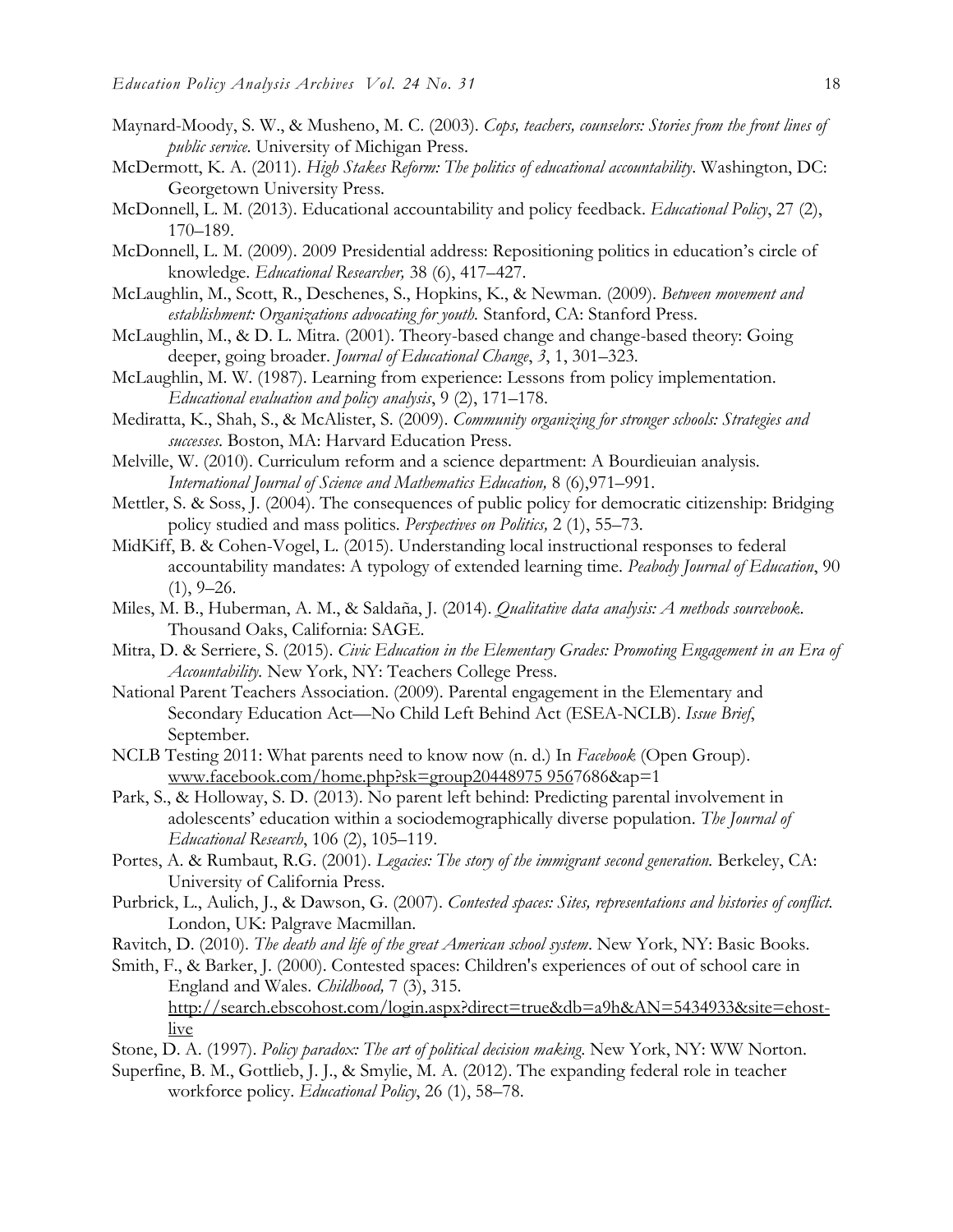Weatherley, R., & Lipsky, M. (1977). Street-level bureaucrats and institutional innovation: Implementing special-education reform. *Harvard Educational Review*, 47 (2), 171–197.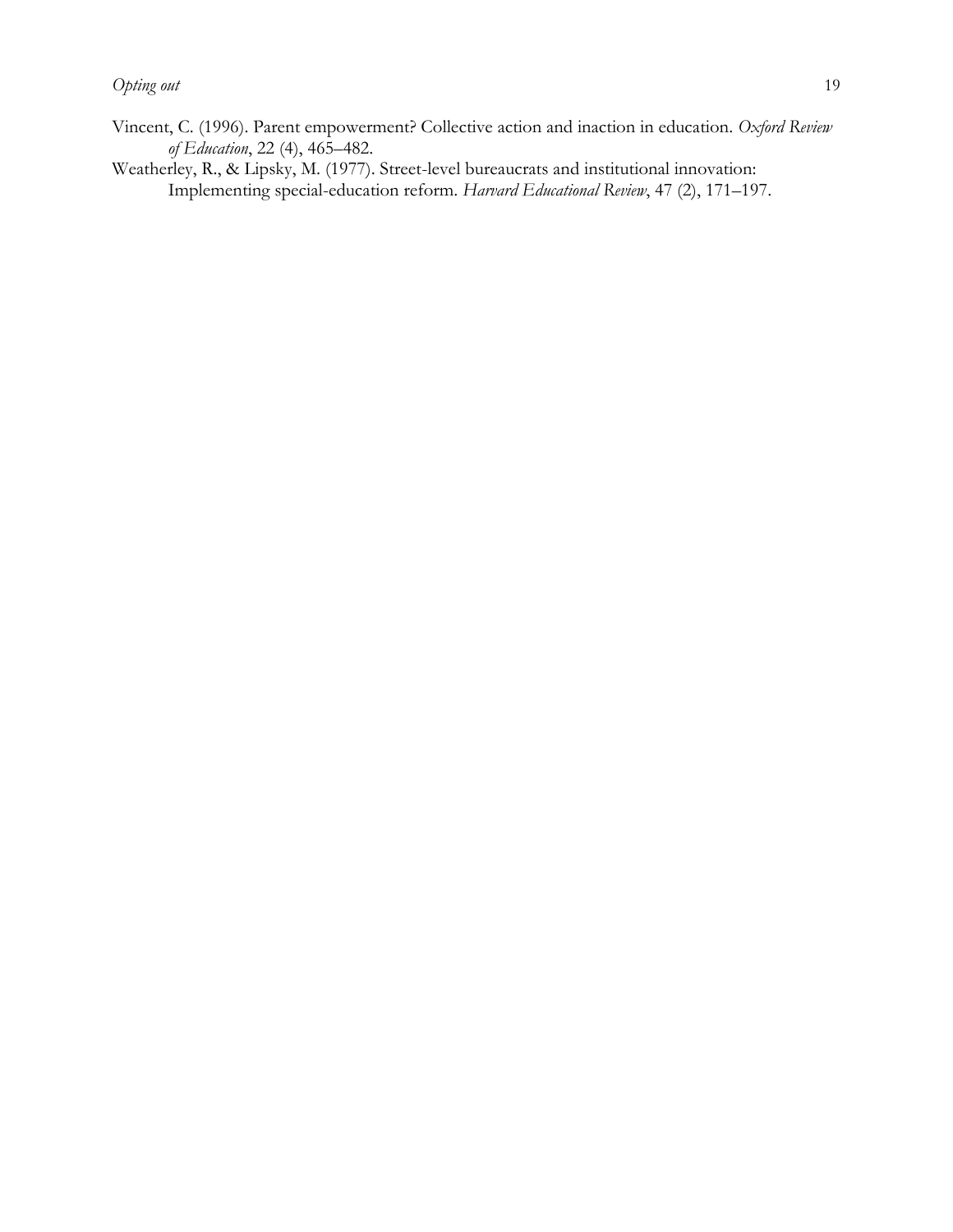## **About the Authors**

#### **Dana Mitra**

Pennsylvania State University dlm54@psu.edu Dana Mitra is an Associate Professor of Education at Penn State University. She has just published a book with Teachers College Press entitled *Civic Education in the Elementary Grades Promoting Student Engagement in an Era of Accountability.*

#### **Bryan Mann**

Pennsylvania State University

Bryan Mann is a PhD candidate in the Educational Theory and Policy program at Penn State University. His research interests include education policy, organizational change, charter schools, and K-12 online learning.

#### **Mark Hlavacik**

University of North Texas Mark.Hlavacik@unt.edu Mark Hlavacik is Assistant Professor of Communication Studies at the University of North Texas in Denton.

## education policy analysis archives

Volume 24 Number 31 March 7, 2016 ISSN 1068-2341

#### ල

SOME RIGHTS RESERVED Readers are free to copy, display, and distribute this article, as long as the work is attributed to the author(s) and **Education Policy Analysis Archives,** it is distributed for noncommercial purposes only, and no alteration or transformation is made in the work. More details of this Creative Commons license are available at

http://creativecommons.org/licenses/by-nc-sa/3.0/. All other uses must be approved by the author(s) or **EPAA**. **EPAA** is published by the Mary Lou Fulton Institute and Graduate School of Education at Arizona State University Articles are indexed in CIRC (Clasificación Integrada de Revistas Científicas, Spain), DIALNET (Spain), [Directory of Open Access Journals,](http://www.doaj.org/) EBSCO Education Research Complete, ERIC, Education Full Text (H.W. Wilson), QUALIS A2 (Brazil), SCImago Journal Rank; SCOPUS, SOCOLAR (China).

Please contribute commentaries at http://epaa.info/wordpress/ and send errata notes to Gustavo E. Fischman [fischman@asu.edu](mailto:fischman@asu.edu)

**Join EPAA's Facebook community** at<https://www.facebook.com/EPAAAAPE> and **Twitter feed** @epaa\_aape.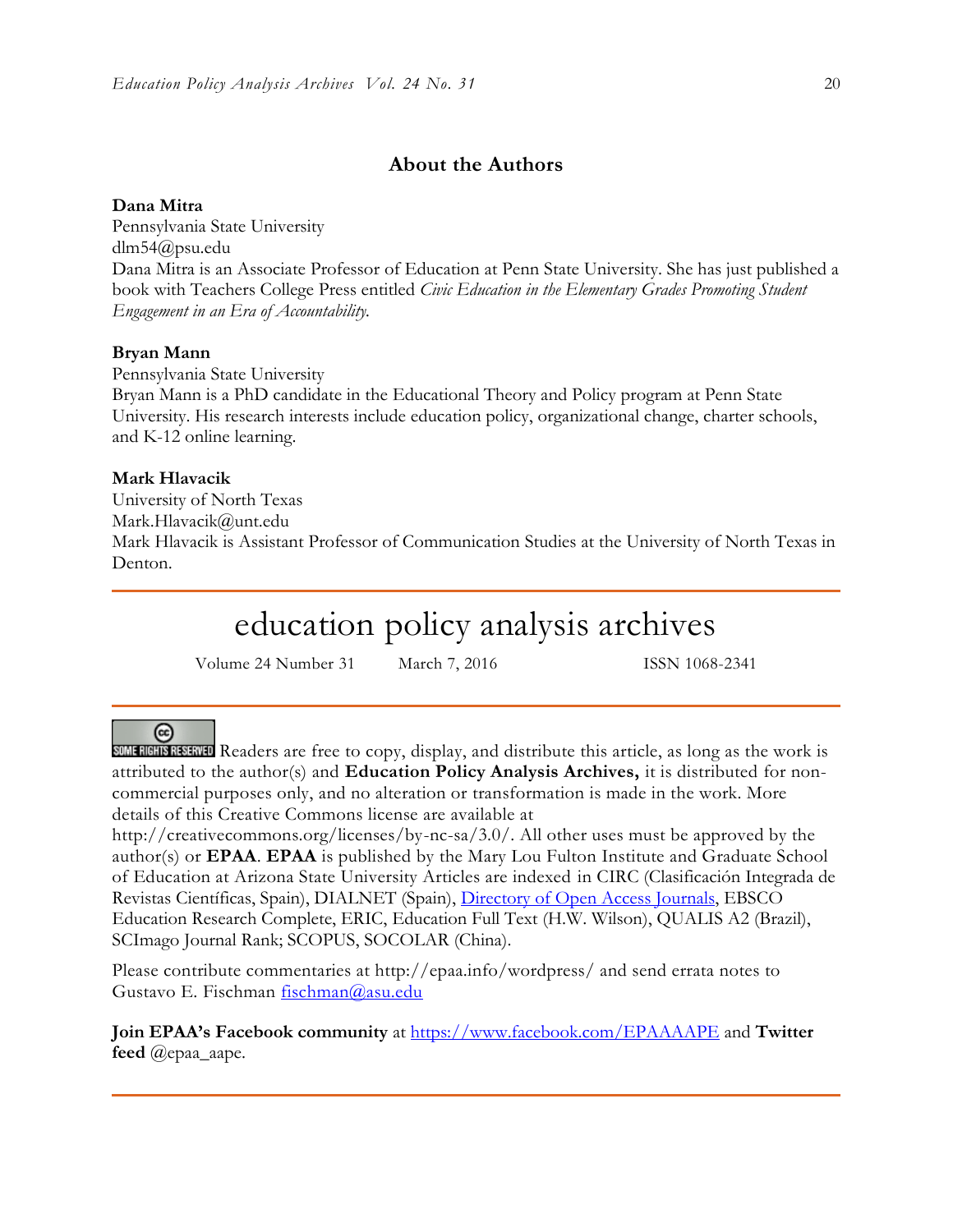#### education policy analysis archives

editorial board Lead Editor: **Audrey Amrein-Beardsley** (Arizona State University)

Executive Editor: **Gustavo E. Fischman** (Arizona State University) Associate Editors: **Sherman Dorn**, **David R. Garcia**, **Oscar Jimenez-Castellanos**, **Eugene Judson**, **Jeanne M. Powers** (Arizona State University)

**Cristina Alfaro** San Diego State University

**Gary Anderson** New York University

**Michael W. Apple** University of Wisconsin, Madison **Jeff Bale** OISE, University of Toronto, Canada

**David C. Berliner** Arizona State University

**Casey Cobb** University of Connecticut

**Arnold Danzig** San Jose State University

**Linda Darling-Hammond**  Stanford University

**Elizabeth H. DeBray** University of Georgia

**Chad d'Entremont** Rennie Center for Education Research & Policy

**John Diamond** University of Wisconsin, Madison

**Matthew Di Carlo** Albert Shanker Institute

**Michael J. Dumas** University of California, Berkeley

**Kathy Escamilla** University of Colorado, Boulder

**Melissa Lynn Freeman** Adams State College

**Rachael Gabriel** University of Connecticut

**Amy Garrett Dikkers** University of North Carolina, Wilmington

**Gene V Glass** Arizona State University

**Ronald Glass** University of California, Santa Cruz

**Jacob P. K. Gross** University of Louisville

**Julian Vasquez Heilig** California State University, Sacramento **Aaron Bevanot** SUNY Albany **Kimberly Kappler Hewitt** University of North Carolina Greensboro

**Aimee Howley** Ohio University **Noah Sobe** Loyola University

**Henry Braun** Boston College **Steve Klees** University of Maryland **Nelly P. Stromquist** University of

**Jaekyung Lee S**UNY Buffalo

**Jessica Nina Lester** Indiana University

**Amanda E. Lewis** University of Illinois, Chicago

**Chad R. Lochmiller** Indiana University

**Christopher Lubienski** University of Illinois, Urbana-Champaign

**Sarah Lubienski** University of Illinois, Urbana-Champaign

**William J. Mathis** University of Colorado, Boulder

**Michele S. Moses** University of

**Julianne Moss** Deakin University, Australia

Colorado, Boulder

**Sharon Nichols** University of Texas, San Antonio

**Eric Parsons** University of Missouri-Columbia

**Susan L. Robertson** Bristol University, UK

**Gloria M. Rodriguez** University of California, Davis **R. Anthony Rolle** University of **Houston** 

**A. G. Rud** Washington State University

**Eric M. Haas** WestEd **Patricia Sánchez** University of University of Texas, San Antonio **Janelle Scott** University of California, Berkeley **Jack Schneider** College of the Holy Cross

Maryland

**Benjamin Superfine** University of Illinois, Chicago

**Maria Teresa Tatto**  Michigan State University

**Adai Tefera** Virginia Commonwealth University

**Tina Trujillo** University of California, Berkeley

**Federico R. Waitoller** University of Illinois, Chicago

**Larisa Warhol** University of Connecticut

**John Weathers** University of Colorado, Colorado Springs

**Kevin Welner** University of Colorado, Boulder

**Terrence G. Wiley** Center for Applied Linguistics

**John Willinsky**  Stanford University

**Jennifer R. Wolgemuth** University of South Florida

**Kyo Yamashiro** Claremont Graduate University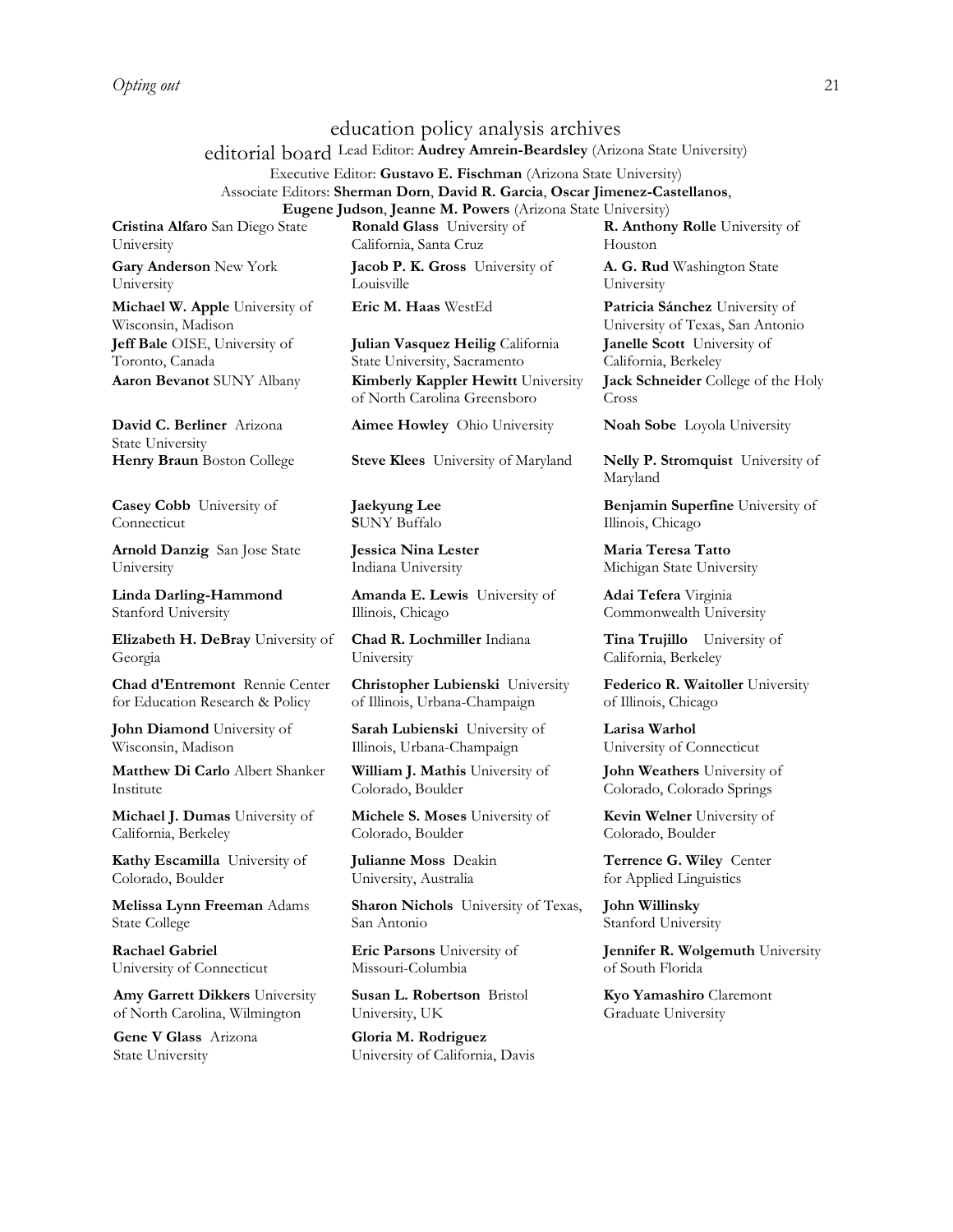## archivos analíticos de políticas educativas consejo editorial

Editor Ejecutivo: **Gustavo E. Fischman** (Arizona State University) Editores Asociados: **Armando Alcántara Santuario** (Universidad Nacional Autónoma de México), **Jason Beech**, (Universidad de San Andrés), **Antonio Luzon**, Universidad de Granada

**Claudio Almonacid** Universidad Metropolitana de Ciencias de la Educación, Chile **Miguel Ángel Arias Ortega**  Universidad Autónoma de la Ciudad de México **Xavier Besalú Costa**  Universitat de Girona, España

**[Xavier Bonal](javascript:openRTWindow() Sarro** Universidad Autónoma de Barcelona, España

**[Antonio Bolívar](javascript:openRTWindow() Boitia** Universidad de Granada, España

**[José Joaquín Brunner](javascript:openRTWindow()** Universidad Diego Portales, Chile

**[Damián Canales Sánchez](javascript:openRTWindow()** Instituto Nacional para la Evaluación de la Educación, México

**Gabriela de la Cruz Flores** Universidad Nacional Autónoma de México

**[Marco Antonio Delgado Fuentes](javascript:openRTWindow()** Universidad Iberoamericana, México **[Inés Dussel](javascript:openRTWindow()**, DIE-CINVESTAV, México

**[Pedro Flores Crespo](javascript:openRTWindow()** Universidad Iberoamericana, México

**Ana María García de Fanelli**  Centro de Estudios de Estado y Sociedad (CEDES) CONICET, Argentina

**Juan Carlos González Faraco**  Universidad de Huelva, España

**María Clemente Linuesa**  Universidad de Salamanca, España **Jaume Martínez Bonafé** Universitat de València, España

**Alejandro Márquez Jiménez**  Instituto de Investigaciones sobre la Universidad y la Educación, UNAM, México **María Guadalupe Olivier Tellez**, Universidad Pedagógica Nacional, México

**[Miguel Pereyra](javascript:openRTWindow()** Universidad de Granada, España

**[Mónica Pini](javascript:openRTWindow()** Universidad Nacional de San Martín, Argentina

**Omar Orlando Pulido Chaves** Instituto para la Investigación Educativa y el Desarrollo Pedagógico (IDEP) **[José Luis Ramírez](javascript:openRTWindow() Romero** Universidad Autónoma de Sonora, México **[Paula Razquin](javascript:openRTWindow()** Universidad de San Andrés, Argentina

**José Ignacio Rivas Flores** Universidad de Málaga, España **[Miriam Rodríguez Vargas](javascript:openRTWindow()** Universidad Autónoma de Tamaulipas, México **José Gregorio Rodríguez**  Universidad Nacional de Colombia, Colombia **[Mario Rueda Beltrán](javascript:openRTWindow()** Instituto de Investigaciones sobre la Universidad y la Educación, UNAM, México **José Luis San Fabián Maroto**  Universidad de Oviedo,

España

**[Jurjo Torres Santomé](javascript:openRTWindow()**, Universidad de la Coruña, España

**[Yengny Marisol Silva Laya](javascript:openRTWindow()** Universidad Iberoamericana, México

**Juan Carlos Tedesco** Universidad Nacional de San Martín, Argentina

**Ernesto Treviño Ronzón** Universidad Veracruzana, México

**[Ernesto Treviño](javascript:openRTWindow() Villarreal** Universidad Diego Portales Santiago, Chile **[Antoni Verger Planells](javascript:openRTWindow()** Universidad Autónoma de Barcelona, España **[Catalina Wainerman](javascript:openRTWindow()** Universidad de San Andrés, Argentina **Juan Carlos Yáñez Velazco** Universidad de Colima, México